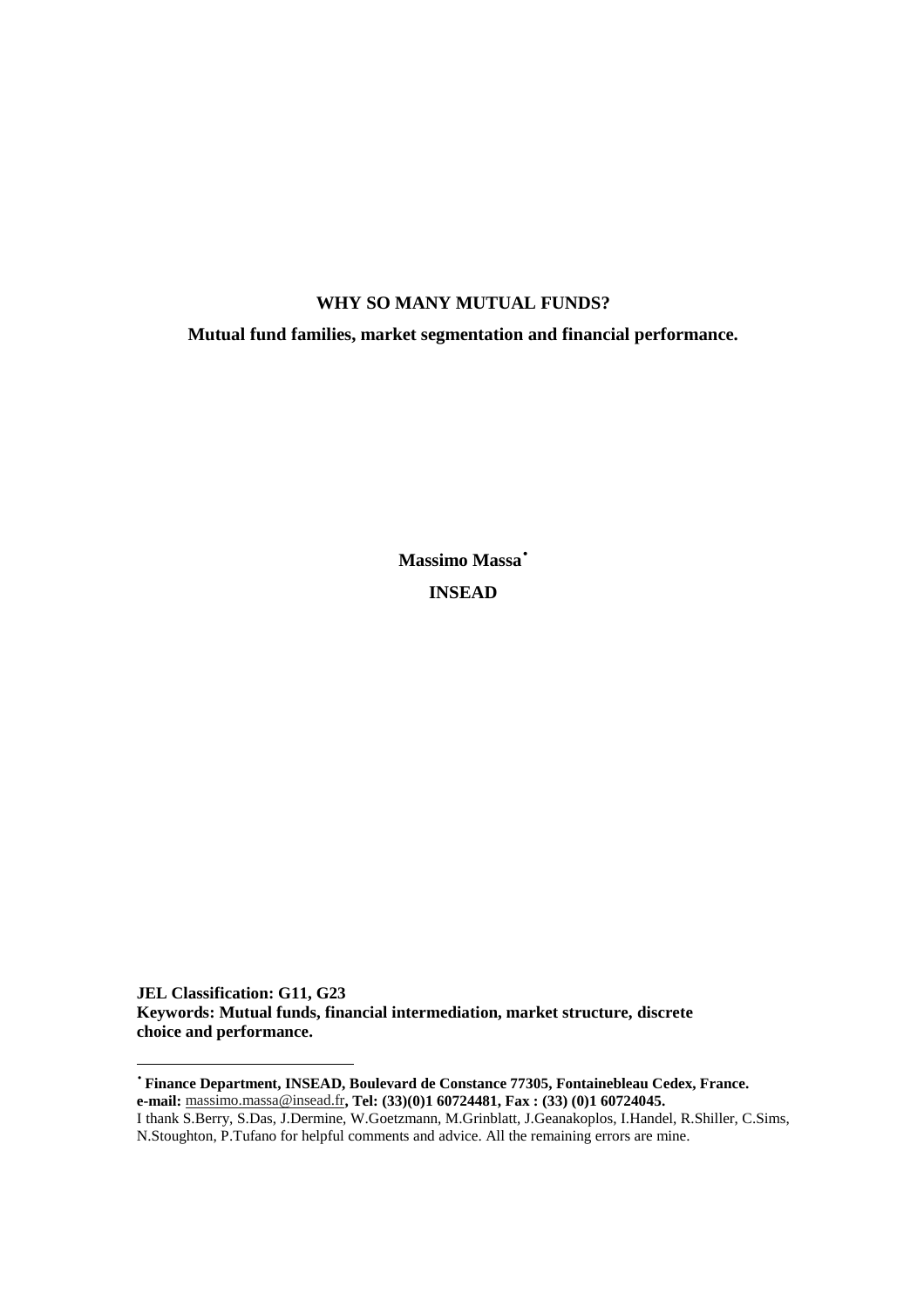## **WHY SO MANY MUTUAL FUNDS?**

**Mutual funds, market segmentation and financial performance.** 

# **Massimo Massa**• **INSEAD**

**Abstract:** Why are there so many mutual funds around? What leads the industry to segment itself into an ever-increasing number of categories? What can be said about such a market configuration in terms of welfare? To address these questions we model the process that endogenously leads to market segmentation and to fund proliferation in the mutual fund industry.

We argue that these phenomena can be seen as marketing strategies used by the managing companies to exploit investors' heterogeneity. We explain category and fund proliferation providing an industry-specific micro foundation on the basis of basis of the "spillover" that the perfomance of a fund provides to all the other funds belonging to the same family.

We argue that market forces may induce a sub-optimal number of mutual funds and categories and identify the factors that determine such inefficiency.

Mutual fund performance is endogenously derived as a function of investors' and managing companies' tastes and technology. This lets us shed new light on the determinants of mutual fund performance and reconsider the traditional methods of testing fund efficiency.

**JEL Classification: G11, G23 Keywords: Mutual funds, financial intermediation, market structure, discrete choice and performance.** 

L,

•  **Finance Department, INSEAD, Boulevard de Constance 77305, Fontainebleau Cedex, France. e-mail:** massimo.massa@insead.fr**, Tel: (33)(0)1 60724481, Fax : (33) (0)1 60724045.**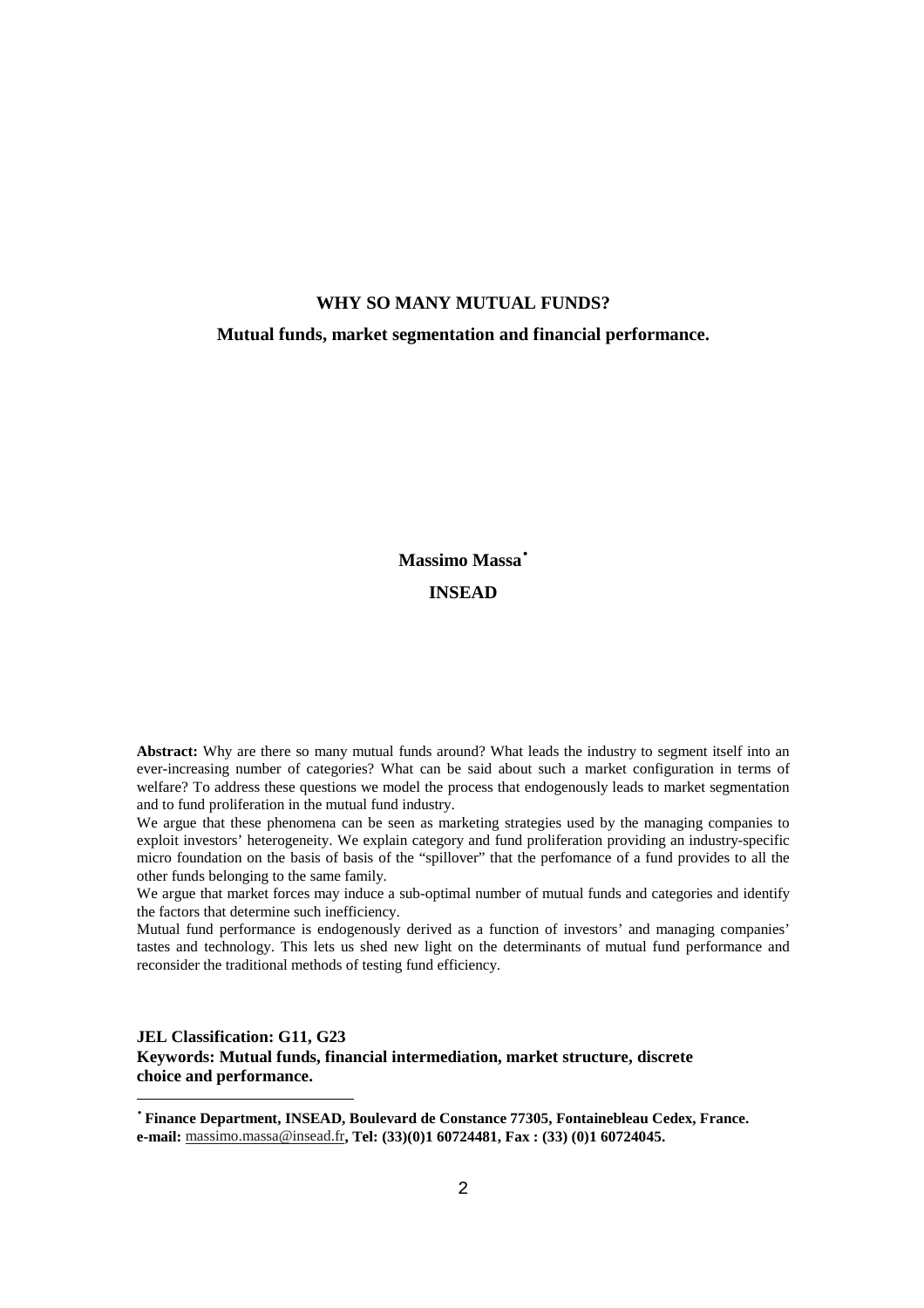## **1 Introduction**

-

In the present paper we provide a framework to explain market segmentation and product proliferation in the mutual fund industry. In particular, we ask why there are so many mutual funds and what leads the industry to segment itself into an ever-increasing number of categories. We argue that market forces may induce a sub-optimal number of mutual funds and categories and identify the factors that determine such inefficiency.

We show that, redefining management company's investment decisions in terms of both numbers of funds to establish within a category and number of categories to enter, we can reformulate performance as a function of the managing company marketing policy, as well as of the market structure the fund operates. A "structural" definition of performance is therefore provided, to be compared with the "reduced form" traditionally estimated in the empirical finance literature.

The most glaring stylized fact about the mutual fund industry is the existence of a very high number of funds, differentiated into market "categories" and run by relatively few managing companies. Nowadays, the number of mutual funds in the US has already overtaken the number of stocks traded on both the NYSE and the AMEX added together, reaching over 6,000 units. In particular, in the period 1987-1997 the number of mutual funds has grown from 2,317 to 6,778, while the number managing companies has only slightly increased, from 314 to 424. During the same time also the degree of segmentation of the industry has grown, reaching around 41 different categories in 1997.

This can hardly be explained in terms of the traditional finance literature, not only because there already exists a number of securities sufficient to pursue optimal investment strategies,<sup>1</sup> but also because market segmentation makes it harder to improve absolute performance. Indeed, segmentation reduces the scope and range of activity of the manager and forces him to invest only in the assets specific to the fund's category,  $2$  possibly hampering his market timing skills.<sup>3</sup> A second important feature is the role increasingly played by marketing and segmentation strategies in an industry traditionally based on a homogeneous product. The proliferation of the

<sup>&</sup>lt;sup>1</sup> In the US market the phenomenon is even more striking as the number of funds is now bigger than the number of stocks.

<sup>2</sup> For example, a Pacific Basin fund will find it difficult to switch into British stocks.

 $3$  The existence of a mutual fund industry could be justified if it helps to reduce transaction costs, thanks to the possibility of conducting large-size transactions at low costs. Even so, a limited number of mutual funds would be more than enough to complete the task of mimicking the risky portfolios at low costs for most investors.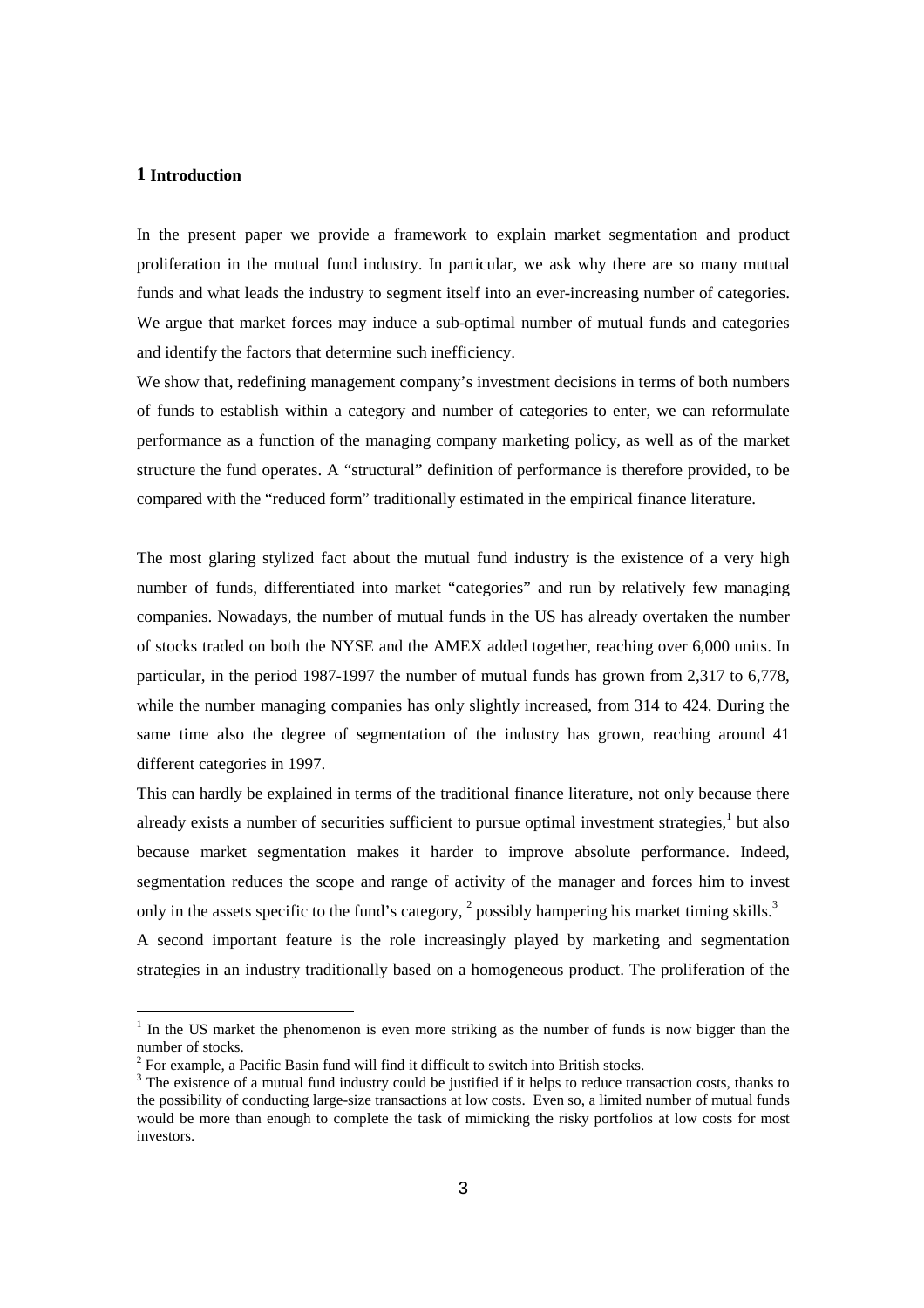number of funds and categories has been accompanied by an explosion in the amount of information gathered by specialized magazines and publications *(Barrons, BusinessWeek, Consumer Reports*) in response to investors' need to evaluate funds. Between the two events there seems to be a strong two-way causality: while the rise in the number of funds has increased the public desire for more information, more information has also made it more difficult for mutual fund companies to differentiate themselves. This has led them to rely increasingly on marketing strategies in order to raise the market's heterogeneity and to make inter-fund comparison harder, so as to affect the way investors "perceive" funds. From this perspective, market segmentation and fund proliferation become optimal strategies.

In particular, *market segmentation* increases product differentiation, limiting competition to the funds belonging to the same category, while *fund proliferation* increases market coverage. It relies either on the creation of many funds in order to hide the poor performers merging them into the best ones,<sup>4</sup> or on the use of "incubator fund strategies".<sup>5</sup>

The issue of brand proliferation in the mutual fund industry has gone unnoticed in the financial literature. Only recently Khorana and Servaes (1999) empirically analyze the determinants of mutual fund starts, identifying a series of factors that induce the managing company to set up new funds. Among the main determinants, they identify: the existence of economies of scale and scope, the fund family's prior performance, the decision by large competing families to open similar funds in the previous year, the overall level of fund invested, ….The novel contribution of the present paper is to set up a model that, starting from these stylized facts, explains what determines the decision to set up new funds within existing categories (*fund proliferation*) and to enter new categories (*category proliferation*).

We argue that funds' marketing strategies rely on *investors' heterogeneity and limited information*, but that these factors by themselves are only necessary but not sufficient conditions to justify category proliferation. In particular, we identify three competing factors affecting managing companies' choice between fund and category proliferation: *signalling externality*, *risk hedging externality* and *learning-by-doing externality*.

The main implication of this approach is that p*erformance itself becomes an endogenous function of investors' and managing companies' characteristics*. We, therefore, provide a "structural"

L,

<sup>&</sup>lt;sup>4</sup> A *brand proliferation* strategy would lead a managing company to increase its number of funds in order to "steal" competitors' market share and deter entry by rivals. This would allow it to sustain excess profits.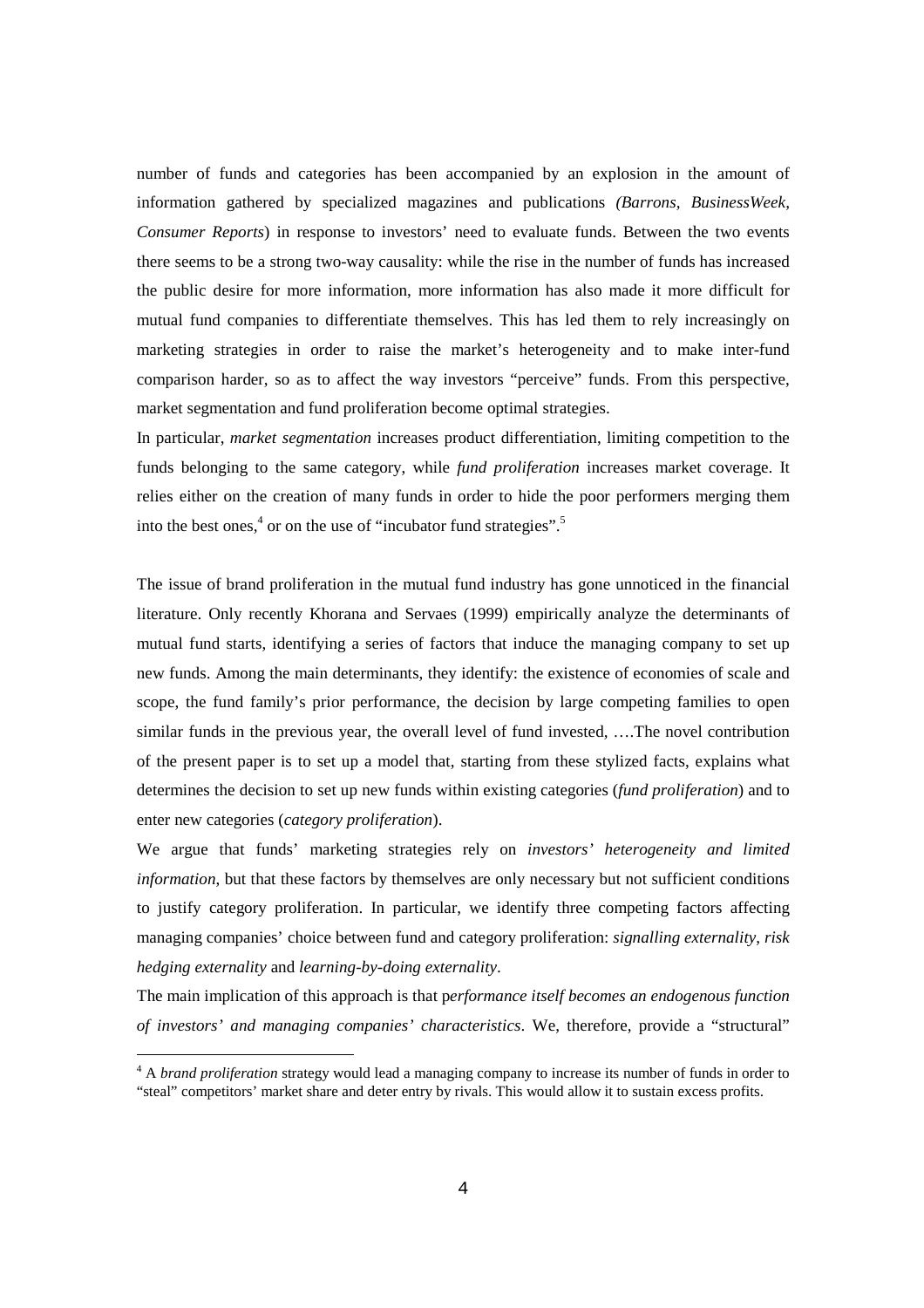specification of performance, in contrast to the traditional "reduced form" usually estimated in the empirical finance literature.

The paper is divided into two parts. In the first part we describe the model, focusing on the determinants of number of funds, number of categories and performance. In the second part we deal with welfare issues.

## **2 The basic framework**

## *2.1 A general set-up*

Managing companies' marketing strategies hinge *upon investors' limited information and heterogeneity.* 

*- Limited information* implies that investors, not having a full information set, are not capable of assessing the true quality of the product they purchase (mutual funds). Therefore, they use all the signals they have available to evaluate the overall quality of the managing company that provides them. Among these signals the performance of the other funds belonging to the same managing company plays a particular role as investors implicitly assume that part of the superior managing skills displayed in the management of a particular fund can also be conveyed to the management of all the other funds run by the same management company. This creates the possibility of a "signaling externality" that stimulates category proliferation. Indeed, if investors perceive funds in different categories as different products, a new fund would not compete directly with any fund of the family in the already existing categories. At the same time, though, a high performance of a fund in a *new* category would send a positive signal on the quality of the managing company that positively affects all its funds. The positive externality is, therefore, due to the fact that investors are heterogeneous and do not perceive funds in different categories as close substitutes for one another, while they use them as signals of the managing company's overall ability.

Managing companies systematically exploit this externality by setting up "flagship funds" designed to provide exceptionally high performance and distinguish themselves from competing companies. Anecdotal empirical evidence shows that often no managing fees are charged on the

<sup>&</sup>lt;sup>5</sup> This consists of setting up many funds closed to outside investment. Once some have established a good history in terms of performance, the company would market them as "flagship" or "star" funds of the family, closing down all the other (the majority) incubator funds that have performed poorly.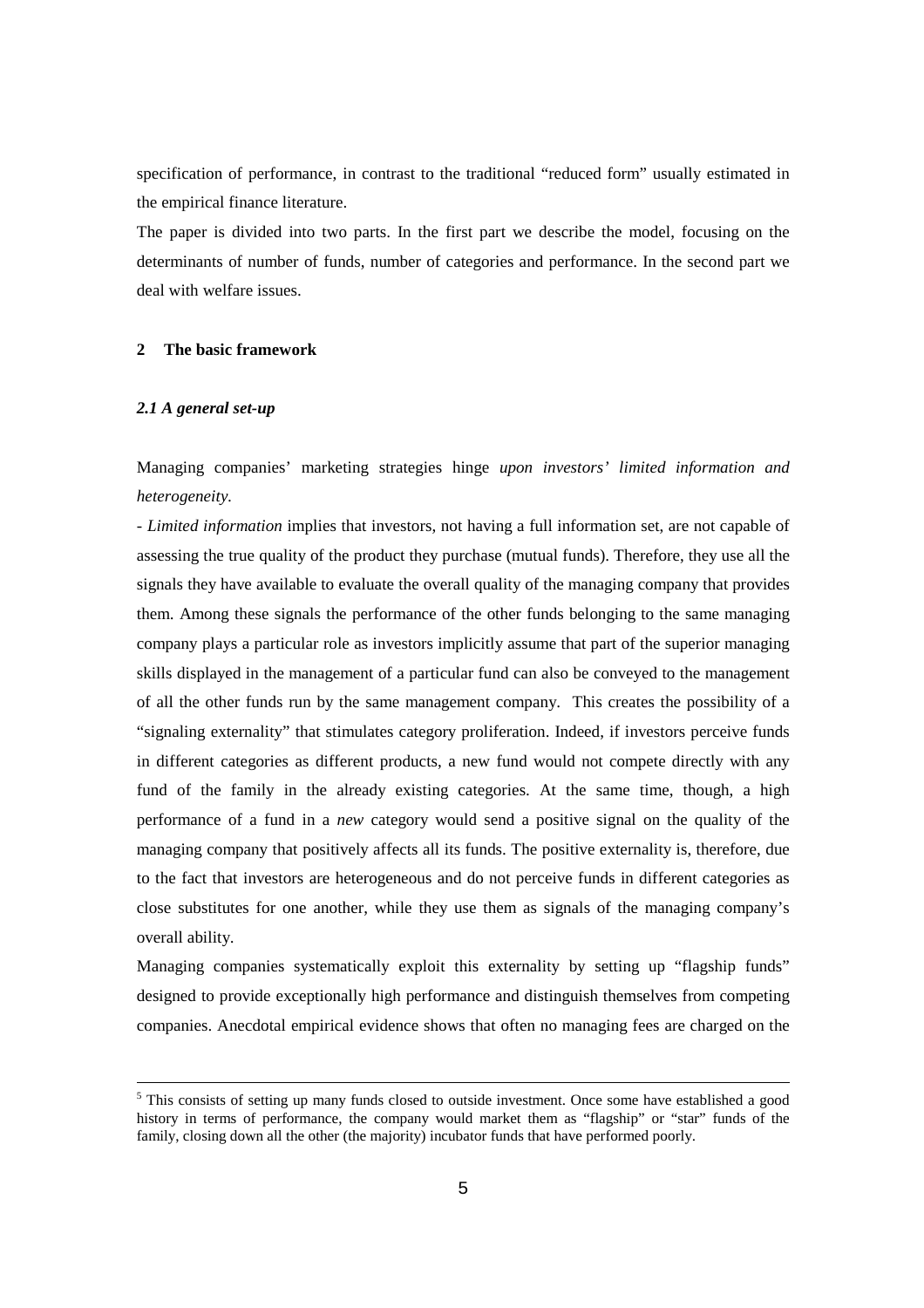flagship funds. Given that funds' performances are evaluated net of managing fees,<sup>6</sup> this strategy boosts performance. The fact that managing companies are willing to take losses on such funds just to signal their quality to the market is a clear indicator of the type of effort the mutual fund industry is devoting to marketing activities.

- Investors are defined as *consumers who pick the funds on the basis of the whole bundle of services they provide,* as opposed to mean-variance maximizers as it is usually the case in the finance literature. To cater for investors' desires, managing companies behave as multi-product firms. They decide to start up a new fund within a category or to enter a new category on the basis of market characteristics (e.g., the elasticity of the demand function, the degree of heterogeneity among funds within the same category, the heterogeneity among categories) as well as firm-specific considerations. These include the ability to provide investors with an adequate bundle of utility (e.g., performance, quality of services provided, fees charged) and the costs incurred to do that (e.g., start-up costs, and managing expenses). The existence of many product lines (funds) offered in many sectors (categories) provides the managing company with a trade-off between the benefits provided by "*risk-hedging"* and the economies of scale generated by "*learning-by-doing*". Category proliferation provides risk-hedging as it makes the overall portfolio of the fund family more diversified. Conversely, fund proliferation within a category allows the managing company to concentrate on categories characterized by better than average returns. It also allows the company to better develop expertise of a particular category, reaping a "learning-by-doing" type of economies of scales.

In order to be able to capture these effects and describe the interaction between fund managing companies and investors, we use an industrial organization approach. Mutual fund companies are described as multi-product firms, each one running several funds, operating in different market segments and competing in many dimensions on the basis of the services provided to the investors. Investors are represented as consumers who choose one fund over alternative investment opportunities, assessing the whole bundle of services the fund provides.

**Assumption 1**: There are G *financial market groups or families* of funds in the market, each run by a different management company. Each fund is distinguishable according to the primary type of securities in which it invests (i.e., equity funds, bond funds, balanced funds, money market

L,

<sup>&</sup>lt;sup>6</sup> For example in the Wiesenberger Report.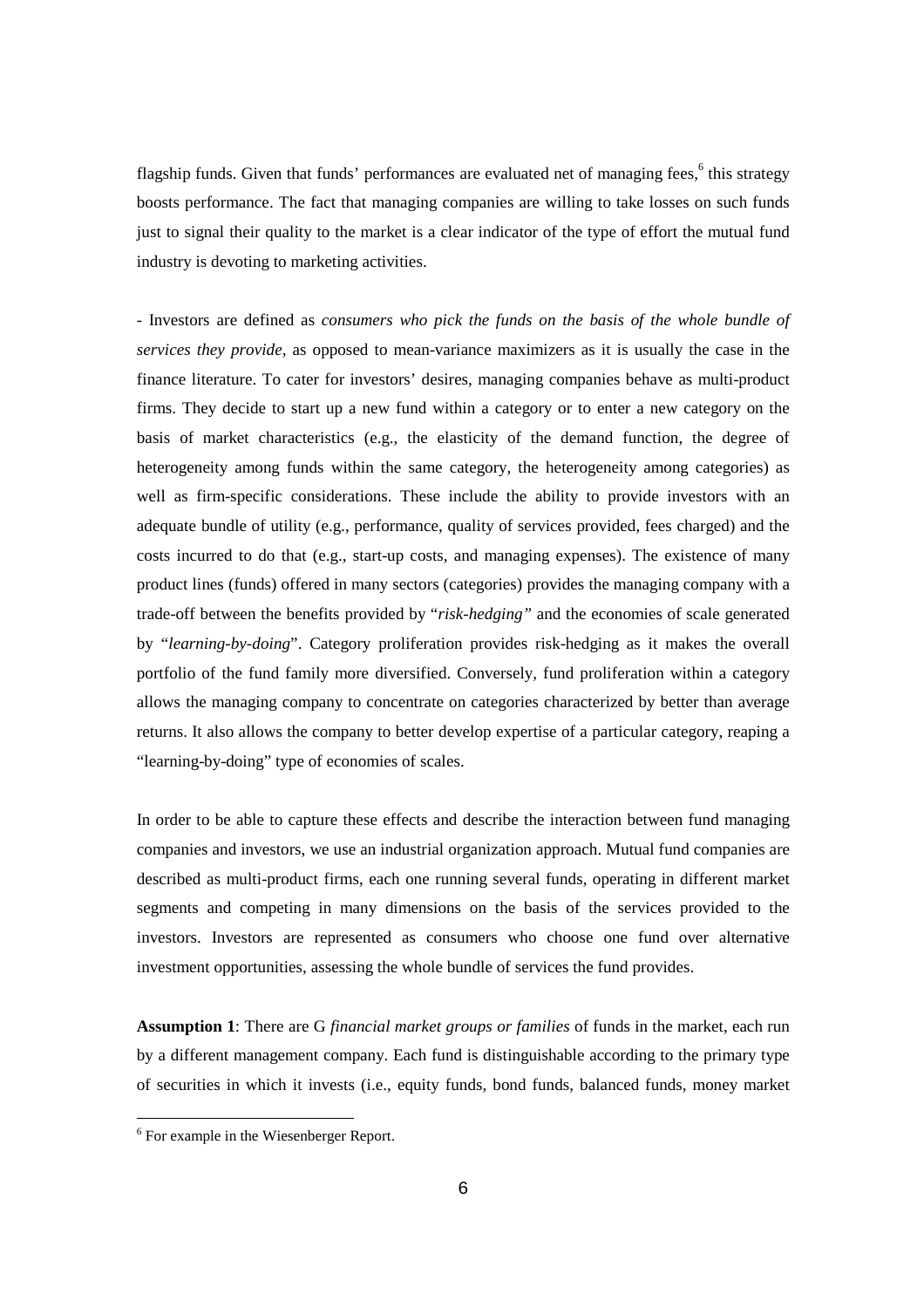funds,...) and/or the investment style (i.e., growth fund, cash fund, income fund,...). These characteristics define the *category* (i.e. market segment) the fund belongs to. The managing company of each of the G groups must choose the number of categories it is simultaneously operating  $(I_g)$  and the number of funds it is managing in each category  $(M_{ig})$ . A single family can have more than one fund in a particular category.

Let's consider, for example, the most a-priori homogeneous type of product: the index fund category. The Fidelity Group has three S&P500 index funds: the Spartan US Equity Index (\$12.9 billion), the Spartan Market Index (\$5.8 billion) and the VIP Market Index (\$3.0 billion). They invest in the same type of asset (S&P500), but differentiate themselves in terms of some "other marketing characteristics". The Spartan US Equity Index is a no-load fund, the Spartan Market Index has a 1/2 % charge for redemption within 90 days, and the VIP Market Index is sold principally through insurance channels. Also, there is a strong difference between the two Spartan indexes in terms of minimum initial investment that is equal to 10,000 dollars for the Spartan market Index (1/2 % load fund) and 100,000 dollars for the Spartan US equity Index (noload fund).

## *2.2 Demand side*

 $\overline{\phantom{0}}$ 

**Assumption 2**: There is a continuum of heterogeneous investors, of total mass *N*, with idiosyncratic tastes that differ in terms of perception and evaluation of the bundles of services provided by the fund, as well as in terms of risk exposure. They perceive funds in different categories and also funds within the same category as differentiated products. That is, each fund is a bundle of cost-benefit characteristics which differentiate it from other funds and which provide the basis for investors' assessment and evaluation. Each investor chooses a fund on the basis of the level of utility<sup>7</sup> the particular fund offers him over the others. The net utility the  $\alpha$ th investor derives from the *kth* fund, operating in the *ith* category and belonging to the *gth* group can be described as:

1) 
$$
U_{ikg}^a = \text{fund's characteristics} + \text{cosumer's tastes} = E(\text{gpe}_{ikg}) + \text{gq}_g - \text{p}_{ikg} - \text{p}_g + \xi_{ikg}^a
$$

<sup>&</sup>lt;sup>7</sup> We refer the reader to Anderson, De Palma and Thisse (1994) for a detailed description of the discrete choice models in an imperfect competition framework.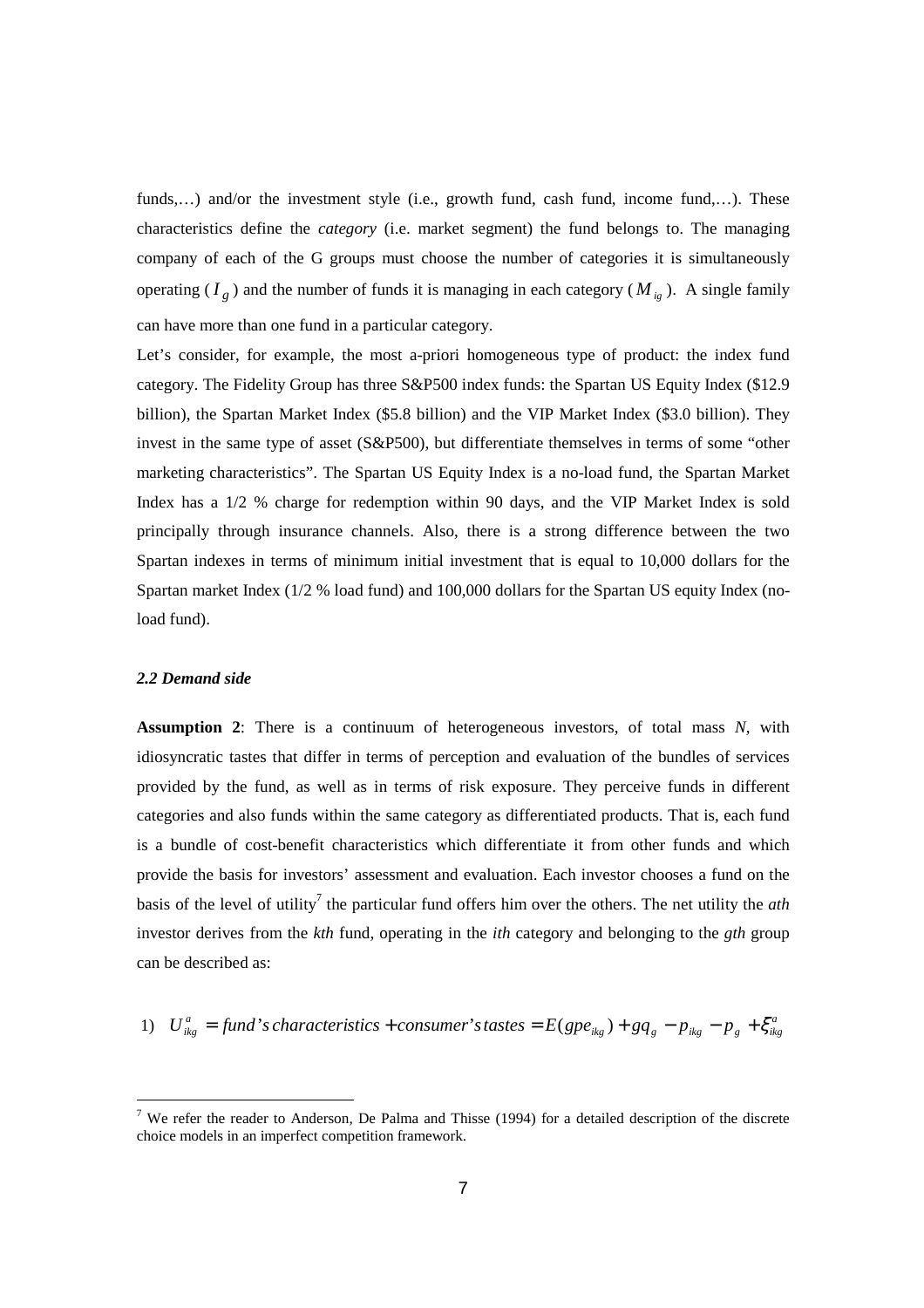That is, the utility the *ath* investor derives from the *ith* fund is a function of the fund's characteristics ( $E(gpe_{ikg}) + gq_{g} - p_{ikg} - p_{g}$ ), as well as of his own specific idiosyncratic tastes  $(\xi_{\substack{i}}^a)$ . We assume that each investor is perceiving and valuing performance differently, according to his own idiosyncratic tastes where  $\xi_{i k q q}$  captures agents' heterogeneity in terms of preferences for cash flows ( $pe_{ikg}$ ) and other additional benefits ( $q_g$ ). The characteristics the investor takes into account are defined in terms of the benefits he derives from investing in the fund (i.e. performance and other benefits) and the expenses he incurs to do so (fees).

There are two types of fees: load fees  $(p<sub>g</sub>)$  which are paid only once, at the entrance of the family of funds, and are assumed to be the same across all funds of the same family, $^8$  and a management fee ( *pikg* ) that varies for each fund. The latter represents the part of price directly related to the size of the managed portfolio.

Here,  $E(gpe_{ik}$ ) is the expected performance of the *kth* fund, belonging to the *gth* group and operating within the *ith* category, gross of the fees the managing company charges. Given that usually performance is reported net of management fees, investors' decisions are based on net performance ( $pe_{ikg} = gpe_{ikg} - fee_{ikg}$ ). We will, therefore, focus on net performance.

We define as additional benefits( $gq_g$ ) the ones not directly expressible in terms of a traditional mean-variance framework. They include the provision of checking facilities, the linkage to an insurance scheme, the possibility of using the money deposited with the fund to qualify for a particular minimum deposit requirement with the bank of the group, and so on. The investor weights the quality and number of related services provided by all funds belonging to the *gth* group and within the *ith* category.

To be able to concentrate on the "signaling externality" provided by performance, we assume that the additional benefits are the same for all the funds of the same family. As in the case of performance, we will focus on the benefits net of load fees  $(q_g = gq_g - p_g)$ .

The advantage of this specification is that it avoids the limitations in representing the decision process of the standard models. These models in general assume that the investor has "perfect discriminatory power and unlimited information processing capacity" and that he is therefore

 $\equiv$ 

<sup>&</sup>lt;sup>8</sup> Sometime the fund also charges "switch fees", that is, fees the investor has to pay to move his investments over two funds belonging to the same family. To avoid arbitrage opportunities, usually switch fees and load fees are structured in a way that the investor is made to pay an "investment fee" uniform with all the funds of the same group, and then he is free to move across funds.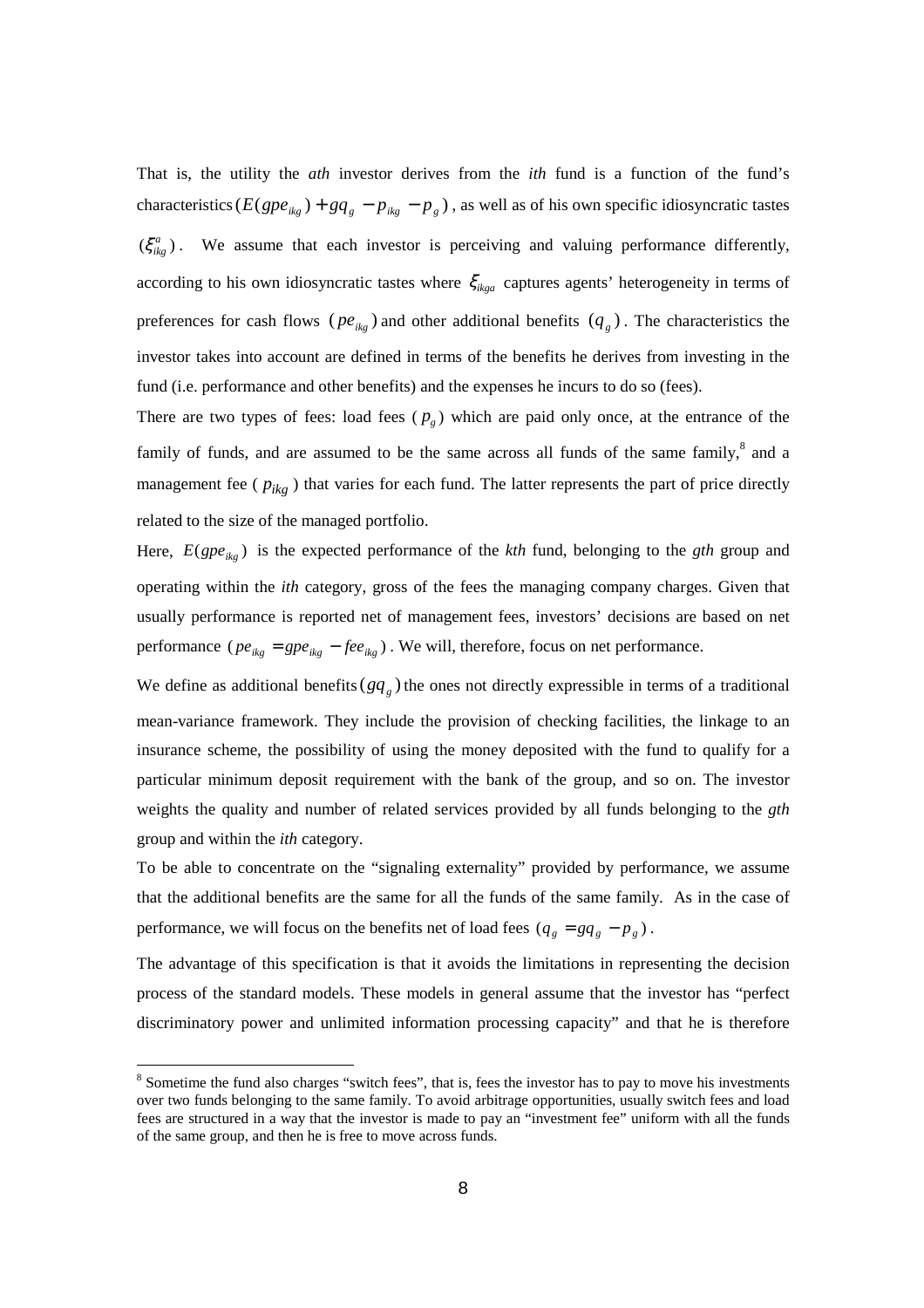"capable of ranking all the alternatives in a well-defined and consistent manner". This is not always necessarily true as, "when faced with a choice among several alternatives, people often experience uncertainty and inconsistency. That is, people are not sure which alternative they should select, nor do they always take the same choice under seemingly identical conditions" (Tversky (1969)). Therefore, the parameter  $\xi_{ikg}^a$  can be interpreted as the random component of a stochastic decision process in which the "alternatives are successively eliminated until a single one remains" (Tversky (1972)), or, in other words, the random characteristics that differentiate otherwise deterministic utility functions.

Alternatively,  $\xi_{ikg}^a$  can be seen as the probabilistic component of investors' stochastic utility functions (McFadden (1981)), that is, the idiosyncratic taste differences of investors. All the investors differ one from another "only with respect to some characteristics unobservable to the modeler, so that the modeler can at best predict individual' choice up to a probability function" (Manski (1977)).

In both interpretations, the decision process can be better represented as a "probabilistic process" where all the alternatives are defined in terms of a finite set of characteristics. An individual "might forget to take into account some of the characteristics of an alternative or making an error evaluating the importance of one or another characteristics associated with an alternative".

This intuition fits very well our problem, for two orders of reasons. First this approach accommodates, at least partially, the objection that the decision to invest in a mutual fund is an essentially irrational decision, not explainable in terms of the standard model of full rationality.

Second, this approach directly tackles investors' heterogeneity. Intuitively we can say that investors are exposed to different idiosyncratic endowment shocks and use mutual funds to hedge personal income fluctuations. It follows that the return on a mutual fund is differently evaluated according to its correlation with investor's other sources of income and his idiosyncratic cash flow needs. Given that investors' risk aversion changes across individuals and the desired portfolio is affected by the correlation with individual wealth and income, which are highly variable across individuals, a specific description of investors desired portfolios would be infeasible.

Note that assuming linearity in utility does not necessarily imply risk neutrality. It can be shown<sup>9</sup> that if individual preferences are drawn from the HARA class, they form a Wilson (1968) syndicate. In this case, aggregating principals is equivalent to having a single principal with risk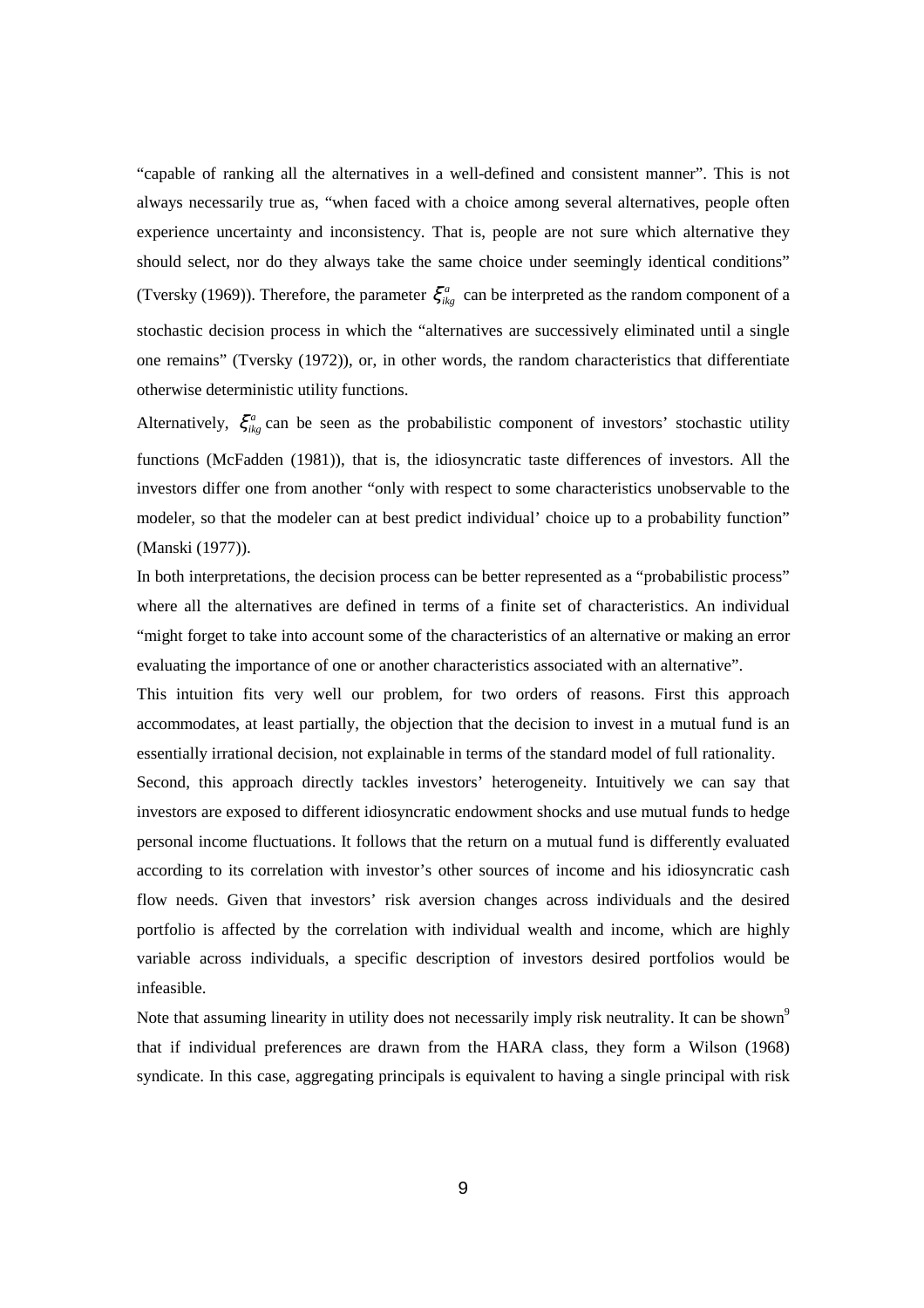tolerance equal to the sum of individual risk tolerances. Therefore, if individual risk tolerances are kept constant, increasing the number of agents increases the aggregate level of risk tolerance. For a sufficiently high number of individuals, the aggregate (syndicate) risk tolerance goes to zero. We can therefore assume that individuals are grouped in a continuum of syndicates, each risk neutral and characterized by different idiosyncratic preferences<sup>10</sup> for cash flows and other additional benefits.

**THEOREM 1**: *If we assume that*  $\xi_{ikg}^a$  *is i.i.d. distributed as a double exponential and that there are*  $\{1, ..., g, ...\}$  competing managing companies,  $\{1, ..., i, ...\}$  market categories and  $\{1,\ldots,k,\ldots M_{ig}\}$  funds managed within the same group, we can express investor's demand for the *kth fund belonging to the gth group and operating within the ith category as:* 

$$
2) \quad P_{ikg} = P_i P_{kg|i}
$$

*where:* 

i

$$
P_{kgli} = \frac{\exp \phi_{ikg}}{\sum_{h=1}^{M_{ik}} \exp \phi_{ihg} + \sum_{c=1}^{G-1} \sum_{h=1}^{M_{ik}} \exp \phi_{jhc}}, \quad P_i = \frac{\exp(\frac{S_i}{\mu_1})}{\sum_{j=1}^{I} \exp(\frac{S_j}{\mu_1})}, \quad S_i = \mu_2 \ln \left\{ \sum_{h=1}^{M_{ik}} \exp \frac{\phi_{ihg}}{\mu_2} + \sum_{c=1}^{G-1} \sum_{h=1}^{M_{ik}} \exp \frac{\phi_{ihc}}{\mu_2} \right\}
$$

*S*

*and*  $\phi_{ikg} = E(pe_{ikg}) + q_g - p_{ikg} + \xi_{ikg}^a$ , is the bundle of characteristics that such a fund provides *(Anderson, De Palma and Thisse 1994)*.

Here  $\mu_1$  measures the degree of heterogeneity among different categories, while  $\mu_2$  measures the degree of heterogeneity among funds within the same category.<sup>11</sup>

<sup>&</sup>lt;sup>9</sup> See Stoughton (1993) for a detailed description of the aggregation process that leads to the syndicate in a contract theory set up.

<sup>&</sup>lt;sup>10</sup> We can also assume that investors already have a well-diversified portfolio so that  $E( p e_{ikg} )$  represents the expected performance (net of risk) they require from a particular fund.

<sup>&</sup>lt;sup>11</sup> Both measures are bounded between zero (when all the funds are perceived to be same) and one (when all the funds are perceived as completely different products).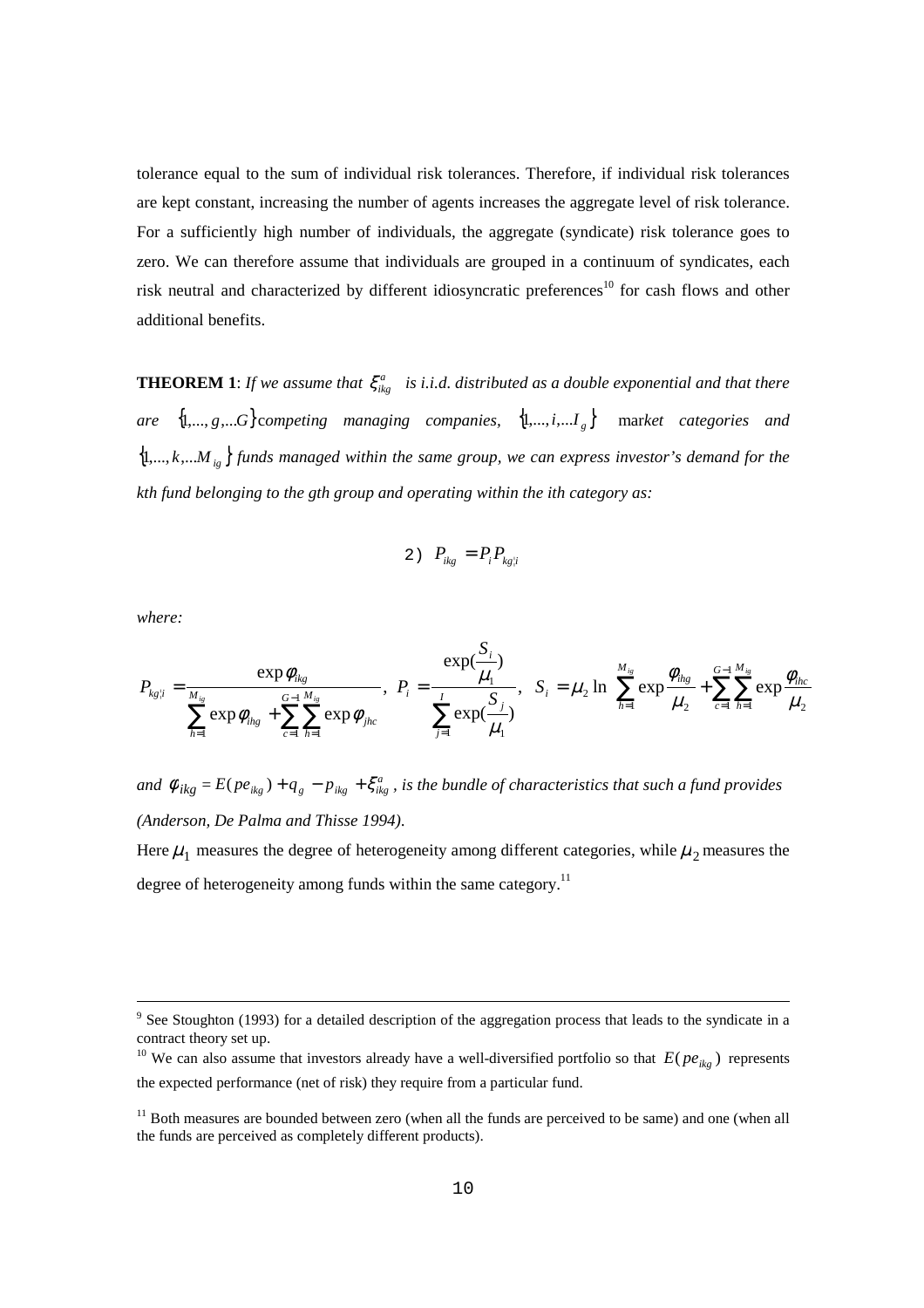The beauty of this specification is that it allows us to rationalize the way investors decide to invest: first investors choose the category which best suits their investment needs  $(P_i)$ . They then decide which fund to invest in, picking it among only funds of the selected category  $(P_{kgli})$ .

Furthermore, given that we have a continuum of investors, defined in the unitary interval, the demand of each one of them can be seen as the market share of the investor with the particular idiosyncratic characteristics, or as his probability of purchase. In particular,  $P_{ikg}$  can be intuitively seen as the probability of choosing the *kth* fund within the *ith* category and belonging to the *gth* group.

*Pi* is the *unconditional* probability that the investor decides to invest in the *ith* category. For example, a risk averse individual with a short-term investment horizon would prefer the more liquid and less volatile category of money market funds as opposed to equity funds.

 $P_{kgli}$  is the probability of choosing the specific *kth* fund *conditional* upon the choice of the *ith* category? For example, the risk averse individual who has decided to invest in money market funds, picks the specific *kth* fund among all the money market funds according to its specific characteristics.

**Assumption 4:** Investors do not know the performance of each fund, but derive expectations of it by looking at some signals such as the past performance of the fund they are going to invest and the performance of the other funds managed by the same managing company ( $\Psi$ <sub>*g*</sub>) according to:

(3) 
$$
E_t (pe_{ikg,t+1}) = pe_{ikgt} + \Psi_{gt}
$$
,

where 
$$
\Psi_{g} = \sum_{j=1}^{I_{g}} \sum_{h=1}^{M_{jg}} p e_{jhg}
$$
.

The rationale is that the mere fact that a fund of the same family has scored well in its own category strongly affects investor's demand for all funds run by the same managing company. This can be interpreted as a *signal* released by the managing companies to *distinguish themselves from competitors* in the market. Investors receive the signal and interpret it, believing *that part of the superior managing skills displayed in the management of the flagship fund will also be conveyed to the management of other funds run by the same managing company*. We are not assuming that investors assess the ability of a managing company *only* on the basis of the ranking of its best performing managed fund. But, given the imperfect information, investors use the performance of the best fund within a family *in addition* to the other signals (such as a fund's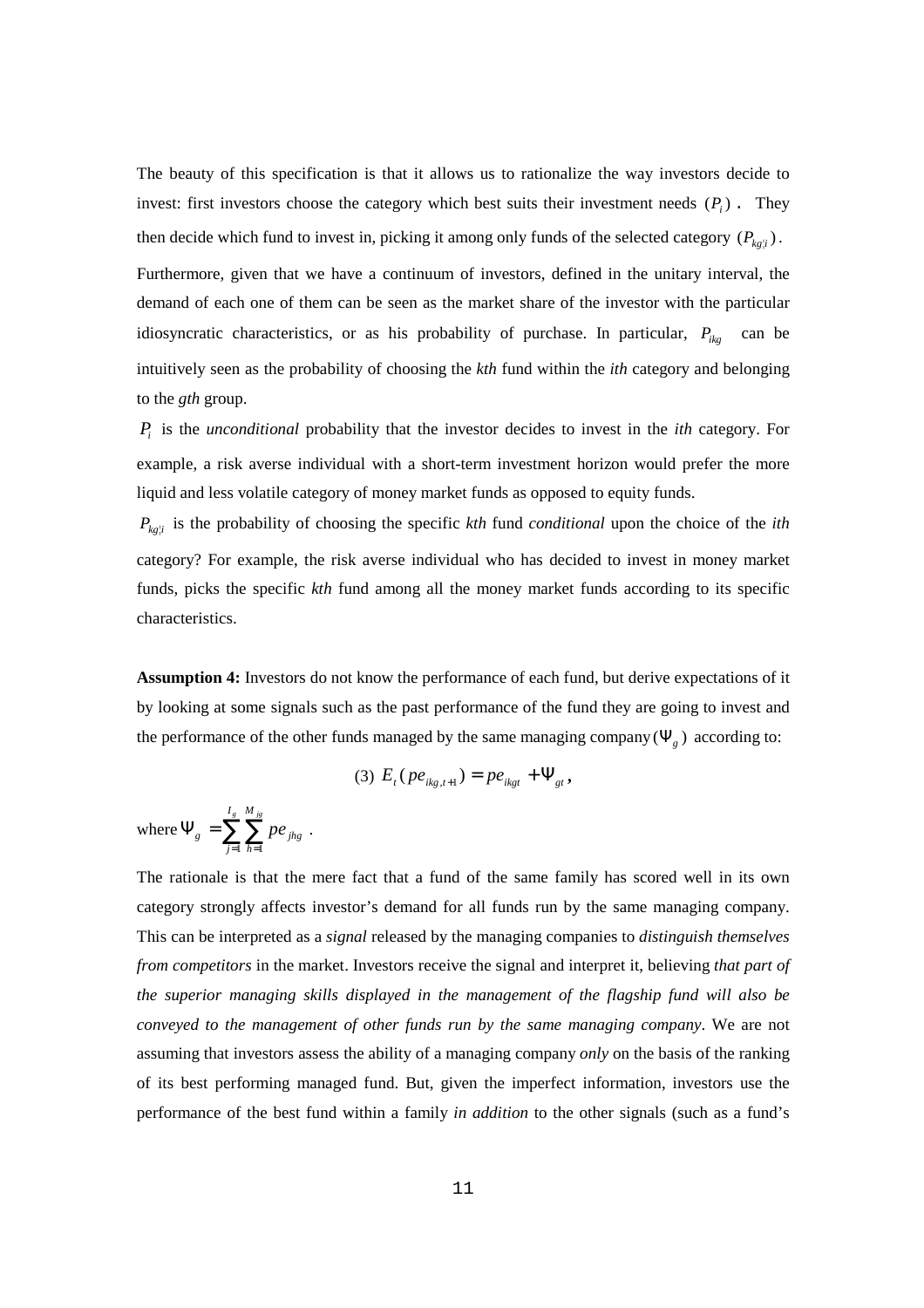specific performance, quality of services provided, etc.) to evaluate the overall ability of the family's managing company.

We assume that the expectation is linear. From now on, for clarity of exposition, we omit the time subscript. The model can be seen as intertemporal only inasmuch as investors' expectations are shaped on the basis of actual performance.

## *2.3 Supply Side*

**Assumption 5**: The managing company has to decide on the number of categories to enter, the number of funds to establish within each category and the performance and additional services to provide. We adopt a profit-maximization approach that, in line with recent literature,<sup>12</sup> defines as the main goal of a managing company the maximization of a fund's size in terms of managed assets rather than the maximization of its performance.<sup>13</sup> In fact, given that most of the fees paid by the unit holder are proportional to funds' managed assets, profits are maximised when net fund-raising is maximised. It follows that better performance becomes instrumental in greater fund-raising and the subsequent increase in managed assets becomes a sort of remuneration in an "incentive compatible contract scheme" by which the group of investors-principals forces the managing company-agent to provide such performance.

Unlike this literature, however, we consider performance as only one of the many dimensions in which the funds can compete to attract investors.<sup>14</sup> The profit function can, therefore, be defined as:

4)

-

$$
\pi_{g} = \sum_{j=1}^{I_{g}} \sum_{h=1}^{M_{j_{g}}} \left[ N(p_{g} + p_{j_{hg}} - cq_{g} - cpe_{j_{hg}}) P_{j_{hg}} - k_{g} - K_{g} \right] = \sum_{j=1}^{I_{g}} \sum_{h=1}^{M_{j_{g}}} \left[ Nmu_{j_{hg}} P_{j_{hg}} - k_{g} - K_{g} \right]
$$

where *N* is the number of potential investors and  $cq<sub>g</sub>$  and  $cpe<sub>ikg</sub>$  are, respectively, the costs incurred by the managing company for the provision of services for each fund unit  $(gq_g)$  and for the provision of a certain level of performance  $(gpe_{ik}$ ). We assume that the costs incurred to

<sup>&</sup>lt;sup>12</sup> Chevalier and Ellison.

<sup>&</sup>lt;sup>13</sup> In this scheme, end-of-the-year window dressing operations enacted by fund managers can be rationalizable as a possible last moment effort aimed at increasing performances before investors' judgment.  $14$  It follows that in some circumstances a managing company may optimally choose not to seek higher performance, but to resort to other "marketing tools" in order to maximize assets.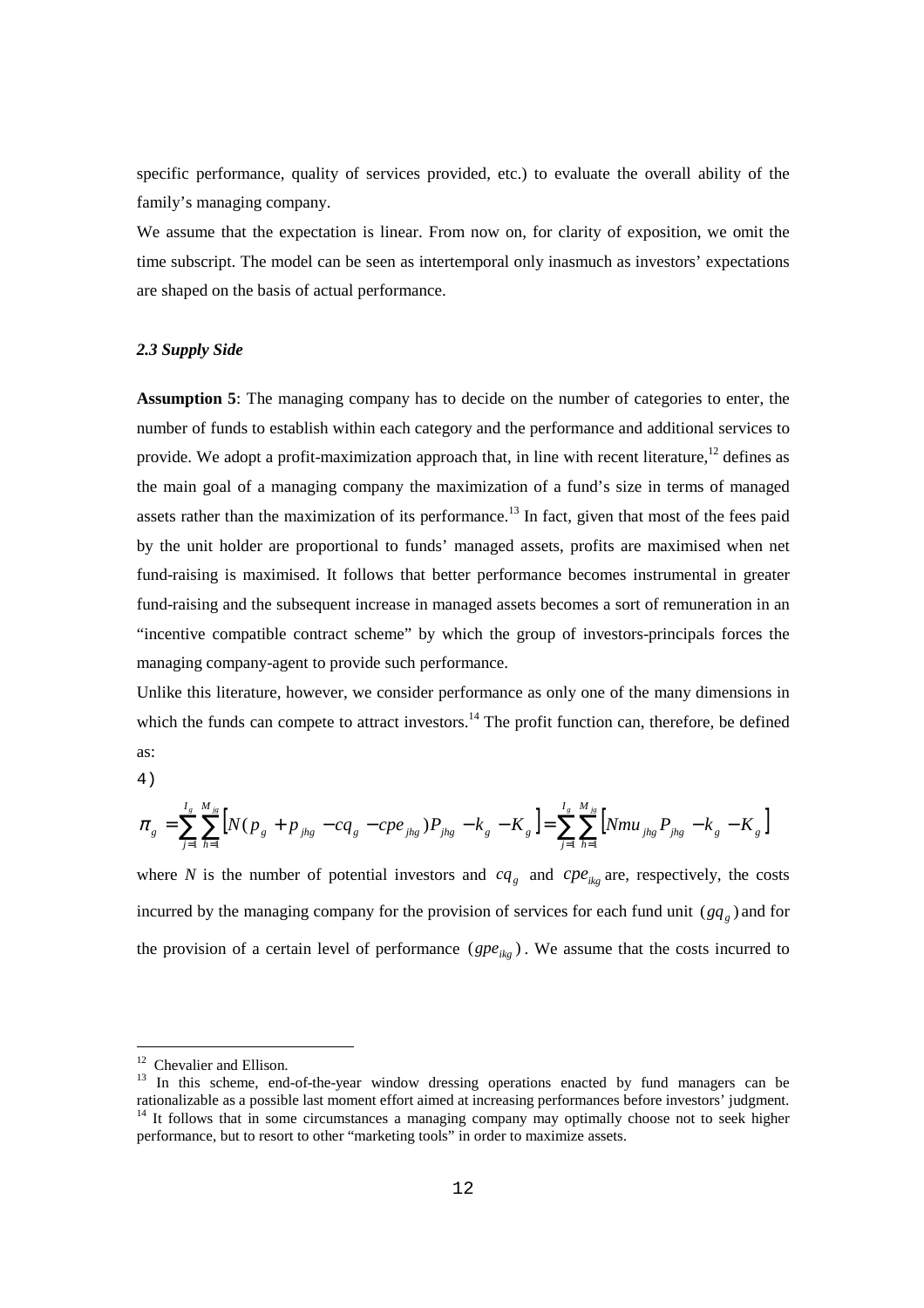provide services decrease with the amount provided ( $\frac{v}{\partial q_g}$  < 0) ∂ *g g q*  $\frac{cq_g}{dr}$  < 0). That is, the group enjoys economies of scale and learning by doing in providing these services.

The variables  $k_g$  and  $K_g$  represent the fixed costs incurred, respectively, to start up a new fund and to enter a new category. Without loss of generality, both are assumed to be fund and category invariant, i.e., to depend only on the cost structure of the managing company. One can think of them as a learning cost due to the different type of knowledge that the new area requires<sup>15</sup> (compared to the others in which the company is already operating).

The company chooses the level of performance net of managing fees for each funds of the family, the quality and number of related services offered at family level, net of load fees, the number of funds offered within each category and the number of categories to enter. The objective of the company is to maximize profits and, therefore, to increase both its mark- $\text{up}(mu_{ikg})$  and its market share ( $P_{ikg}$ ).

So far, the model is merely deterministic, but this is unrealistic in an industry characterized by a high degree of randomness in the main type of service provided, i.e. performance. As a matter of fact, the managing company can not determine with certainty the control variable  $pe_{ikg}$ , or, if it can, the cost incurred to do so is stochastic and not fully forecastable.

**Assumption 6:** We assume the cost incurred to provide a certain level of performance  $( cpe_{ikg} )$ to be stochastic*<sup>16</sup>* and equal to:

5) 
$$
ope_{ikg} = pe_{ikg} \frac{\zeta_g}{M_{ig}} + pe_{ikg} \varepsilon_i
$$
, with  $\varepsilon_i \approx N(\eta_i, \sigma_i)$ .

L,

<sup>&</sup>lt;sup>15</sup> For example, the knowledge required to deal with fixed income assets can be very different from that necessary to invest into stocks or derivatives. Also, sometimes market location and the type of trading dramatically affect the kinds of knowledge required.

<sup>&</sup>lt;sup>16</sup> We think that the main "performance-enhancing" activity is not research, which we can consider as a fixed cost, but the fees and the performance bonuses paid to the fund managers. These can be considered as a marginal cost, a cost that is variable and linked to the desired target of performance (under the assumption that higher remuneration can "buy" better fund managers). Furthermore, it is worth noting that we are considering performance gross of expenses. If performance were post-expense, given that expenses are passed through to the fund investors, it would turn out to be stochastic.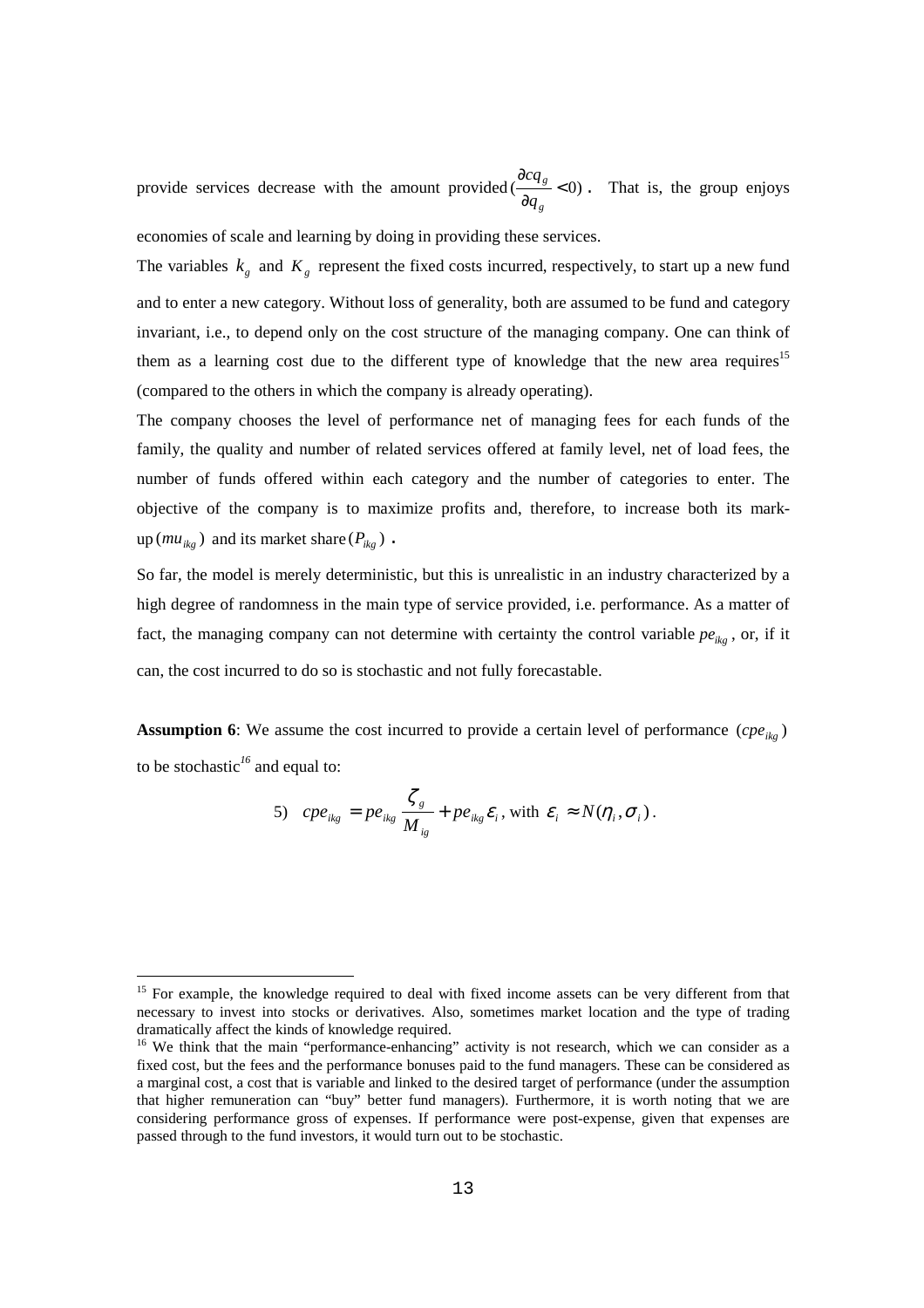That is, the total cost  $cpe_{ikg}$  is made up of two different components: the first ( $pe_{ikg} \frac{5g}{M_{io}}$ ) *ig*  $\frac{\zeta_g}{\zeta}$ ) is a

deterministic function of the level of a fund's performance ( $pe_{ikg}$ ): the higher the performance the fund provides, the higher the cost it incurs (where  $\zeta$ <sub>e</sub> is a proportionality coefficient).

Indeed, given that a fund's ability to beat the market depends on the quality of its managers and the incentive provided, the cost involved in providing a better-than-average performance rises with the level of such performance. The cost of providing a certain performance decreases with the number of funds the company has already set up in the same category. Indeed, the more specialized the company is (i.e. the higher the number of funds per category), the more it can benefit from some learning-by-doing or scale effects due to the development of a particular knowledge in a specific category. The intuition is that the higher the number of funds the managing company has within the same category, the higher the expertise it has accumulated in the particular area.

The second component ( $pe_{ik}e_i$ ) is still related to the desired level of performance, but varies randomly over time and depends on the stochastic characteristics of the returns in the particular category  $(\mathcal{E}_i)$ . This affects the total portfolio riskiness in two ways: on one side, the higher the level of uncertainty, the more difficult it is for the managing company to reach the desired level of performance. On the other side, the managing company is already managing assets in other categories, and entering a new category provides an opportunity to hedge overall exposure.

Unlike the case for the number of funds, having entered more categories does not necessarily imply a better expertise, as the categories are very different in terms of the characteristics of the assets where they mainly invest. There is, therefore, a trade-off between the number of funds and the number of categories similar to the one existing between capital deepening and capital widening.

**Assumption 7:** The managing company is risk averse, and maximizes a function  $V(E(\pi_{g}))$  of profits, where profits ( $\pi$ <sub>*g*</sub>) are defined in equation 5).

Recent empirical studies (C. Becker, W. Ferson, D. Myers and M. Schill  $(1998)^{17}$  show that the mutual funds behave as risk averse<sup>18</sup> agents. Risk aversion increases the incentive to set up new

 $\overline{\phantom{0}}$ 

<sup>17</sup> Using a sample of more than 400 US mutual funds for 1976-94, Ferson *et al* estimate that mutual funds behave as risk averse, benchmark investors.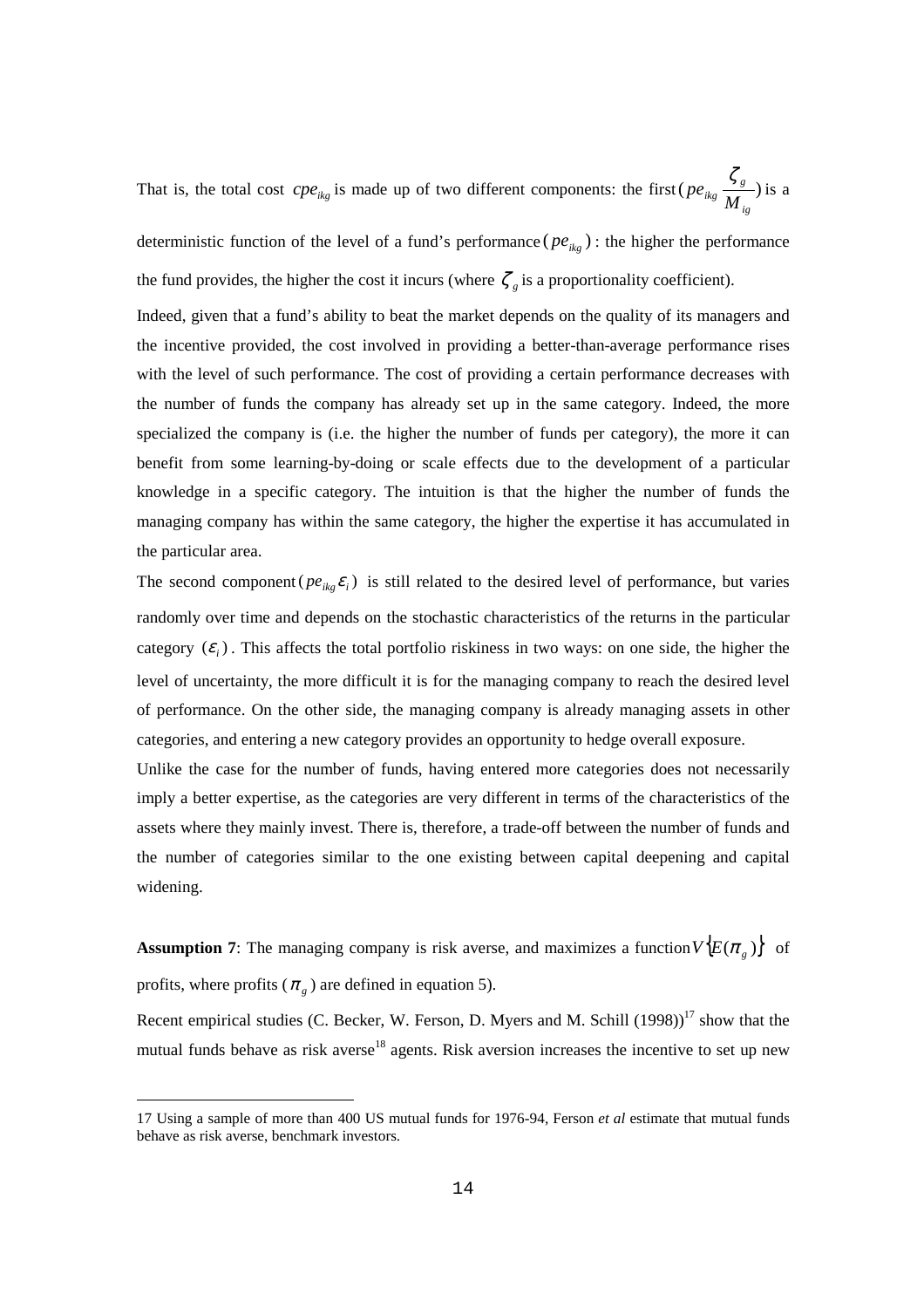funds and enter additional categories in order to hedge both absolute and relative performance risk. Indeed, a risk averse company may wish to enter a new category or set up a new fund so as to hedge not only the risk of a low performance, but also the risk that all funds will have a low performance relative to that of their competitors (relative performance risk). Indeed, if investors' demand for a single fund is affected by the performance of all the other funds of the same family, a risk averse company may wish to reduce both 'absolute performance risk' and 'relative performance risk'.

#### **3 Market competitive equilibrium: number of funds, categories and performance.**

Following the standard literature, we hypothesize a *two-stage game: first the managing company decides simultaneously the number of categories to enter and the number of funds for each category. Then, conditional upon them, it selects the level of performance and the quality and number of services to provide*.

To solve the model, we work backwards starting from the managing company's choice about performance-services conditional upon the number of categories entered and the number of funds already established within each of them. Then, we solve for the number of funds and categories. Finally, we look at the free entry solution to determine the equilibrium number of funds and compare such equilibrium with the welfare optimum.

**THEOREM19 2**: *Under the assumptions stated above, the model has a subgame perfect Nash equilibrium to the two-stage product-line-sector game. Such equilibrium is defined in terms of nested logit demand,*  $X_{ikg} = NP_{ikg}$  *and the mark-up charged by the managing company is:* 

$$
mu_{ikg} = \left[ \frac{\partial c_{qs}}{\partial q_g} A_{ig} \frac{1}{P_{ikg}} + \frac{\zeta_g}{M_{ig}} + E(\varepsilon_i) + R_g \operatorname{cov}(\pi_g, \varepsilon_{ig}) \right] \frac{\mu_2}{(1 - P_g)} =
$$
  
\n
$$
\mu_2 \left[ \frac{\partial c_{gg}}{\partial q_g} A_{ig} \frac{1}{P_{ikg}} + \frac{\zeta_g}{M_{ig}} + \eta_i + R_g (\partial_{ig} I_{ig} + \beta_{ig}) \right] \left[ 1 + \frac{\Omega_g}{\mu_2} \right],
$$

*for i=1,...,i,...,*  $I_g$ , where:

i<br>I

 $18A$  possible justification of the empirically found risk aversion is the fact that fund-managers are remunerated in terms of the overall performance of the family of funds they manage and that managing company acts in the best interest of its managers who are risk averse and cannot diversify such risk.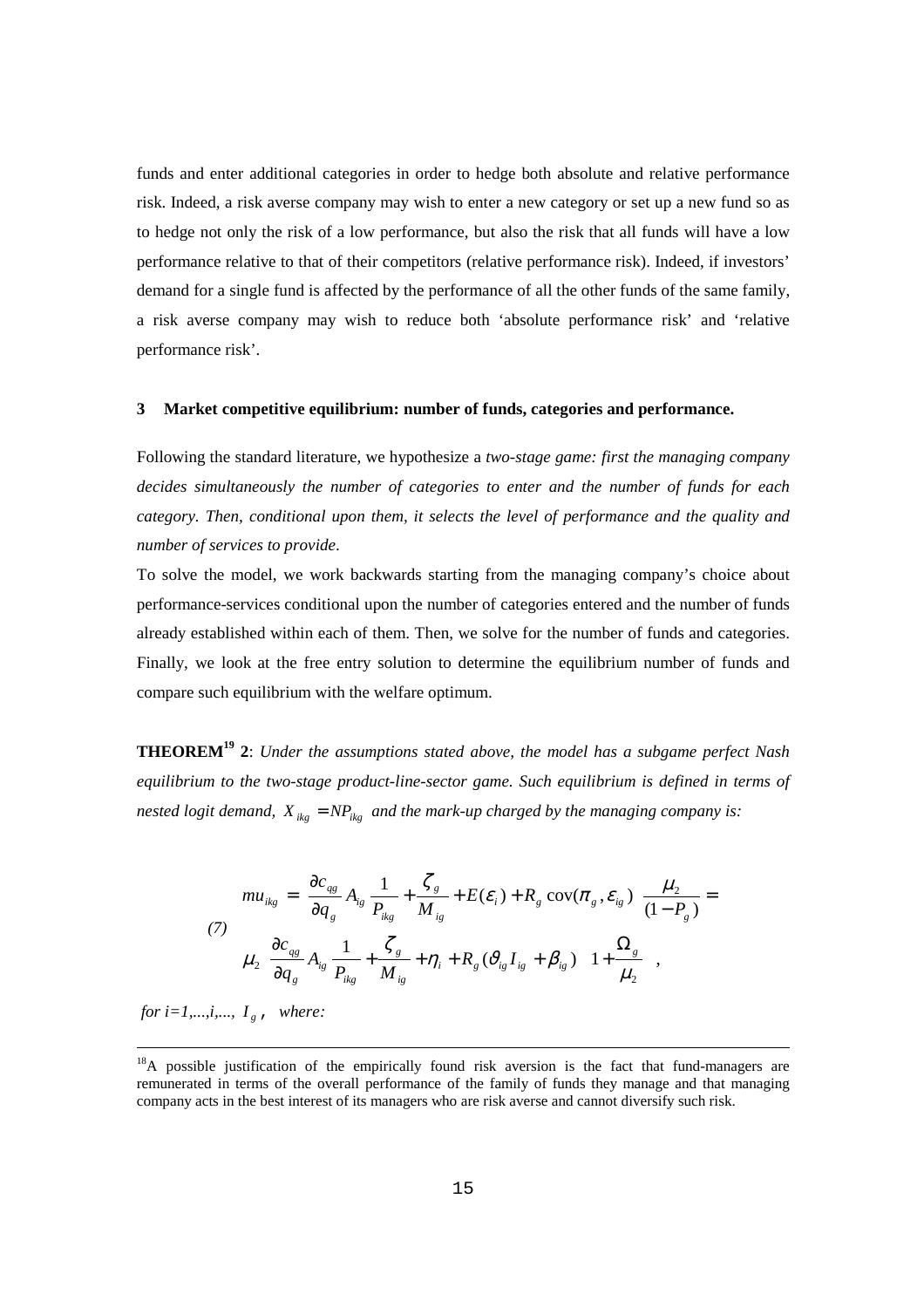$$
A_{ig} = \frac{\partial \Psi_{g}}{\partial pe_{ikg}} , \qquad \eta_{i} = E(\varepsilon_{i}) , \qquad \text{cov}(\pi_{ig}, \varepsilon_{market}) = \vartheta_{ig} I_{g} , \qquad \beta_{ig} = \text{cov}(\pi_{ig}, \varepsilon_{i} - \varepsilon_{market}) ,
$$

$$
\Omega_{g} = \mu_{2} \frac{\sum_{j=1}^{I_{g}} \sum_{h=1}^{M_{j_{g}}} \exp(\frac{\phi_{jhg}}{\mu_{2}})}{\sum_{\substack{c=1 \ c \neq g}}^{G-1} \sum_{h=1}^{I_{c}} \sum_{h=1}^{M_{j_{c}}} \exp(\frac{\phi_{jhc}}{\mu_{2}})} \qquad \text{and} \quad R_{g} = -\frac{\partial V^{2}(\pi_{g})}{\partial \pi_{g}} \pi_{g} .
$$

Mark-up can be interpreted as the return that the managed assets provide to the managing company. In standard finance the required return on an asset is a function of investor's degree of risk aversion and on the ability of the asset to provide a hedge against risk, that is the covariance between investor's income (or consumption) and asset returns. Analogously, the mark-up is positively related to the degree of risk aversion of the managers  $(R_g)$  and to the covariance between the overall profits of the managing company (income) and the random rate of return of the category that characterises the returns of the new fund (asset return). In particular, the more risk averse managers are, the more they have to be remunerated to incur the costs related to an uncertain level of performance.

An interesting insight comes from the decomposition of the covariance of profits with the returns of the category into two components: the covariance between profits and the market returns  $(\vartheta_{i} I_{\varrho})$  and the covariance between profits and the difference between a category's returns and market returns  $(\beta_{ig})$ . The first component is directly proportional to the number of categories entered (through the proportionality coefficient  $\vartheta_{i}$ ). The intuition is that increasing the number of categories helps the portfolio diversification of the managing company because it makes the returns on its total managed assets more in line with the market portfolio. Indeed, each category represents a part of the market, and the higher the number categories the fund is already operating, the more correlated fund's returns are within the market and the more the portfolio managed by the fund approaches the market portfolio. In particular, the effect of entering an additional category depends on the already existing portfolio composition of the managing company and on the way the idiosyncratic shock of the particular category co-varies with it. Here  $\mathcal{v}_{i}$  captures the effect that entering an additional category has on the correlation between the returns on the assets managed by the managing company and the returns on the additional category. The higher  $\theta_{ig}$ , the more the entrance into a new category contributes to align the

Ξ

 $19$  All of the following propositions will be proved in the Appendix.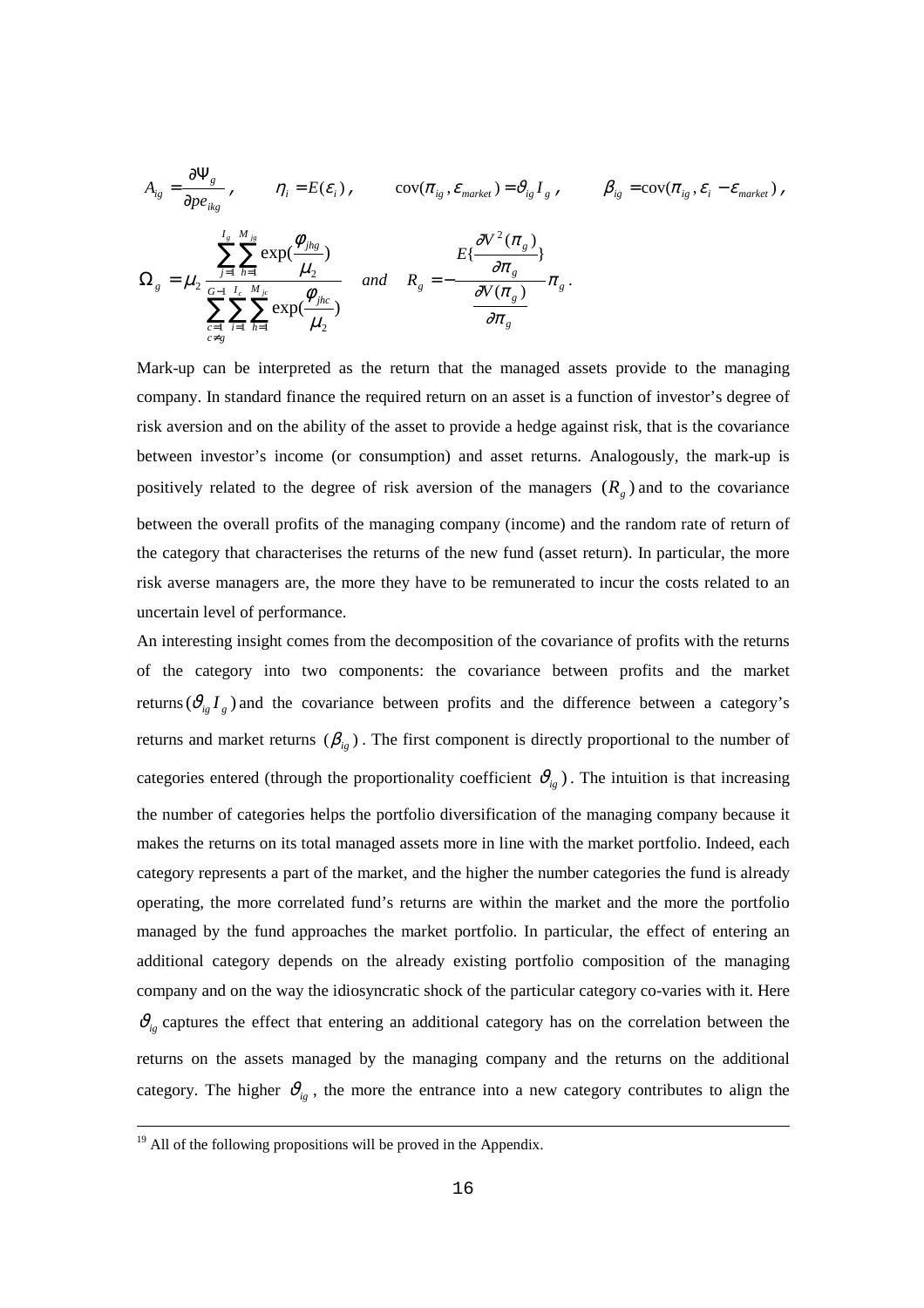composition of the managed assets to the market portfolio. That is, *the marginal value of a specific fund increases when the new fund provides a form of risk diversification for the managing company.* 

The second component, that is, the covariance between profits and the difference between the category's returns and market returns, captures the idiosyncratic shock of the particular category, or the part of it in excess of the market. It represents the benefits accrued to a managing company from being able to concentrate on categories characterized by better than average returns.

Finally,  $\Omega$ <sub>g</sub> captures the externality effect that the performance of a family produces on all the funds of the same family. $^{20}$ 

**THEOREM 3**: *In a symmetric equilibrium, the optimal number of funds offered by each family within a category is:* 

$$
(8) M = \frac{\partial R\zeta}{2A\zeta \frac{\partial cq}{\partial q} + (\eta + \beta R) \left[\partial R - \frac{K}{\Omega N}\right] + \frac{k}{\Omega N}\zeta},
$$

*while the optimal number of categories entered by a family is:* 

L,

$$
(9) I = \frac{2A\zeta \frac{\partial cq}{\partial q} + (\eta + \beta R) \left[\vartheta R - \frac{K}{\Omega N}\right] + \frac{k}{\Omega N} \zeta}{\vartheta R(\frac{K}{\Omega N} - \vartheta R)}.
$$

In particular, assuming that  $K > \theta R\Omega N$ , the partial derivatives of the supply of funds is:

$$
10) \frac{\partial M}{\partial A} < 0, \frac{\partial M}{\partial \eta} > 0, \frac{\partial M}{\partial \beta} > 0, \frac{\partial M}{\partial \theta} > 0, \frac{\partial M}{\partial R} > 0, \frac{\partial M}{\partial k} < 0, \frac{\partial M}{\partial K} > 0, \frac{\partial M}{\partial \zeta} < 0 \frac{\partial M}{\partial \left(\frac{\partial c q}{\partial q}\right)} < 0.
$$

If we also assume that  $k$  is sufficiently greater than  $K$ , that is the cost of setting up a new fund within an existing category is higher than the cost of entering a new category, we have we have:

$$
11) \frac{\partial M}{\partial G} < 0, \frac{\partial M}{\partial \mu_2} > 0, \frac{\partial M}{\partial N} > 0.
$$

 $20$  The mark-up still depends on the number of funds within each category and on the number of categories entered. The choice of these variables at the second and third step of the game will determine its absolute size.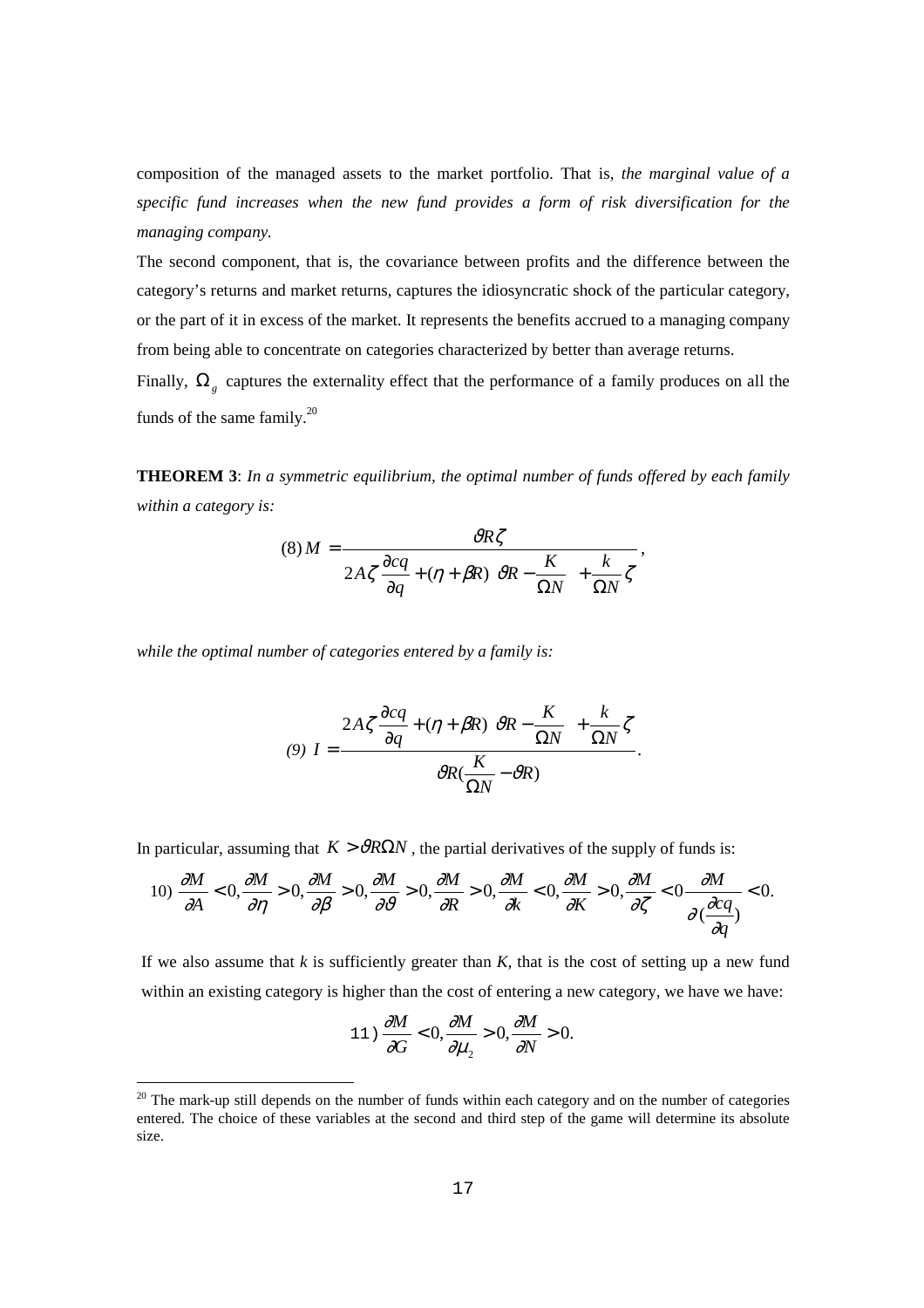Also, still assuming that  $K > \partial R\Omega N$ , the partial derivatives of the supply of funds are:

$$
\frac{\partial I}{\partial A} > 0, \frac{\partial I}{\partial \eta} < 0, \frac{\partial I}{\partial \beta} < 0, \frac{\partial I}{\partial \theta} > 0, \frac{\partial I}{\partial R} < 0, \frac{\partial I}{\partial k} > 0,
$$
  

$$
\frac{12}{\partial K} < 0, \frac{\partial I}{\partial G} < 0, \frac{\partial I}{\partial \mu_2} < 0, \frac{\partial I}{\partial N} > 0, \frac{\partial I}{\partial \zeta} > 0 \frac{\partial I}{\partial (\frac{\partial c q}{\partial q})} > 0.
$$

That is, the decision to set up a new fund and the one to enter a new category are a function of some cost-performance characteristics of the managing company as well as of the market structure. Some interesting conclusions are worth stressing.

• First of all, even though the model is explicitly designed to consider product differentiation, the decision to enter a category is not influenced by the degree of heterogeneity among categories  $(\mu_i)$  and is affected, *but not exclusively motivated*, by the degree of heterogeneity within each category  $(\mu_{\gamma})$ . That is, consumer heterogeneity is not sufficient for fund and *category proliferation.* There are other elements that play a major role in inducing the managing firm to differentiate and provide incentives not considered by the traditional *cost benefit analysis.*  Some of these elements can be considered as externalities as the benefits derived from setting-up a new fund do not accrue only to the fund, but positively affects all the other funds of the family. These externalities are: "*signaling externalities*", "*risk-hedging externality"* and *"learning-bydoing externality"*. Some other elements are related to the market structure, such as potential demand and number of competitors.

We look at these different components separately, starting from the standard cost benefit analysis to seeing how much they differ from it.

• From a pure *standard cost benefit analysis,* the benefits of entering a new category are weighted against the ones of setting up of additional funds within the existing categories on the basis of net payoffs (returns minus costs incurred to provide them) *specific to each fund*. A first glance at equations 8 and 9 shows that, if the average return within the generic category is sufficiently high, or the cost of generating it is sufficiently low, fund proliferation is better than category proliferation. If, on the contrary, the payoff is low, or the costs of generating it are high, it is worth going for additional categories.

In particular, if the rate of return of the average category  $(\eta)$  is high and the managing company is already positioned in categories providing a return higher than the average market rate (*high* cov( $\pi$ , $\varepsilon - \varepsilon$ <sub>market</sub>)) it pays off to increase the number of funds within the existing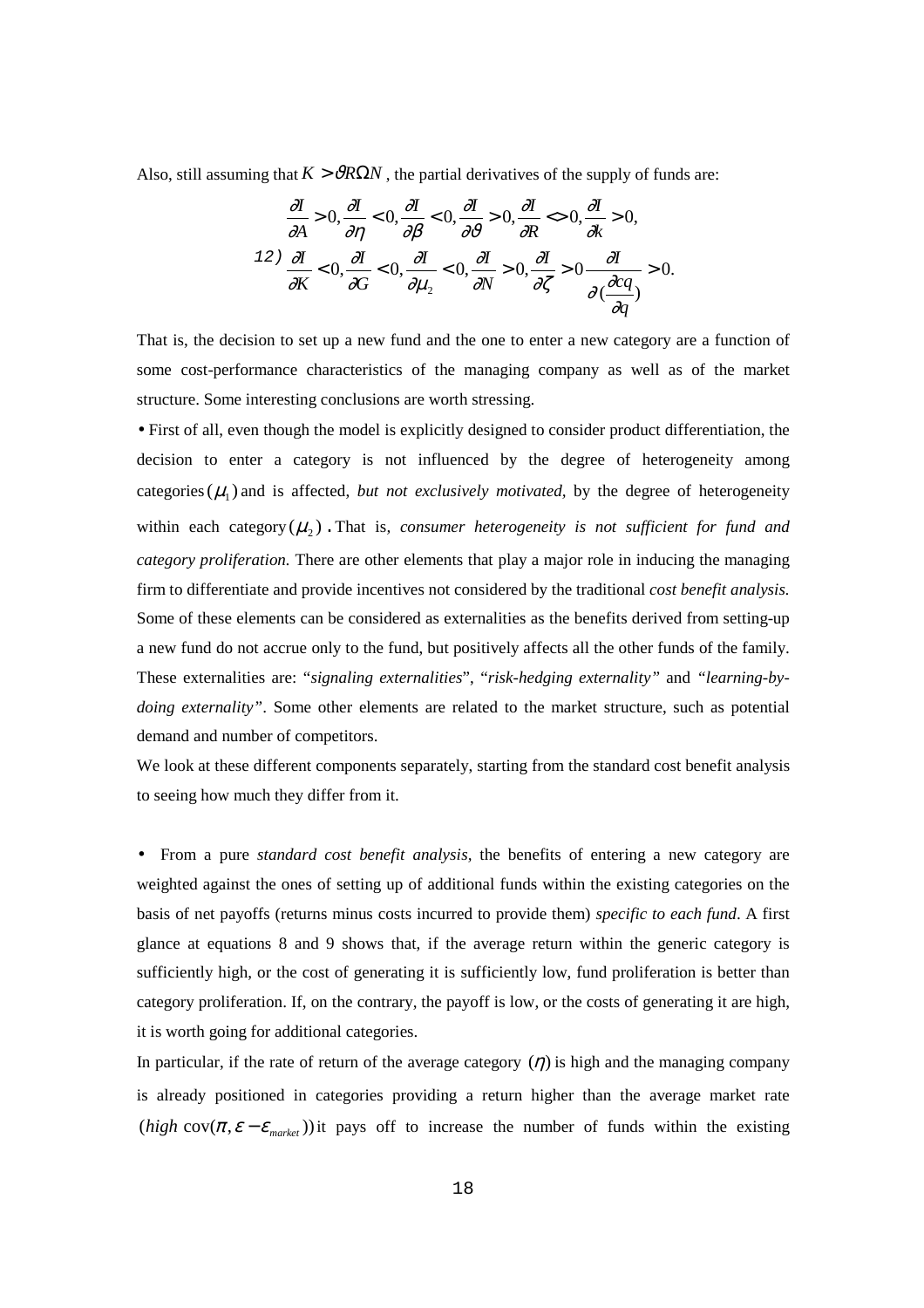categories, without venturing into new ones. Analogously, it is preferable to establish additional funds within the existing categories if the cost of either producing performance  $(\zeta)$ , or providing services  $(cq)$  is low. Therefore, the incentive to enter a new category is a negative function of both the rate of return of the average category and the degree of correlation between the managing company's overall profit structure and the category's excess returns over market returns. Conversely, it is positively related to the cost of generating performance and services within each category.

The effect of fixed costs is different. Higher costs to enter a new category (*K*) tilt the choice in favor of setting up new funds within the existing categories as opposed to the one of entering new categories. Conversely, higher costs of setting up a new fund (*k*) induce the managing company choose the entrance into new categories.

• Entering a new category also generates a *positive externality*, as the performance in one category positively affects all the funds run by the same family in the other categories (*A*). The reason why we call it an externality is that the benefits spill over all funds of the same family, regardless of the category they belong to.

Notice that we are not exogenously imposing that entering a new category increases the probability of getting a better relative performance (ranking). Nor are we assuming that the managing company is able to hide its bad performers and display the good ones ("incubator funds strategy"). This would only make our results stronger. The positive externality is the endogenous result of the existence of heterogeneity among investors in terms of tastes and investment decisions. It follows from the fact that agents' preferences are not constrained as in the typical financial models that assume perfect substitutability among financial products. A direct consequence of the existence of finite and different elasticities of substitution among funds within the same category and funds in different categories is that, for a managing company, having a well performing fund in a new category is worth more than having a well performing fund within an existing category.

The degree of heterogeneity plays a crucial role: the more heterogeneous the investors are, the more a good performance of a fund positively reflects on all the funds of the same family, without providing direct competition to the other funds of the family. Higher investors' heterogeneity within a category  $(\mu_{\nu})$  favours the decision to set up a new fund as opposed to the one of entering a new category. The intuition is that if investors are heterogeneous within a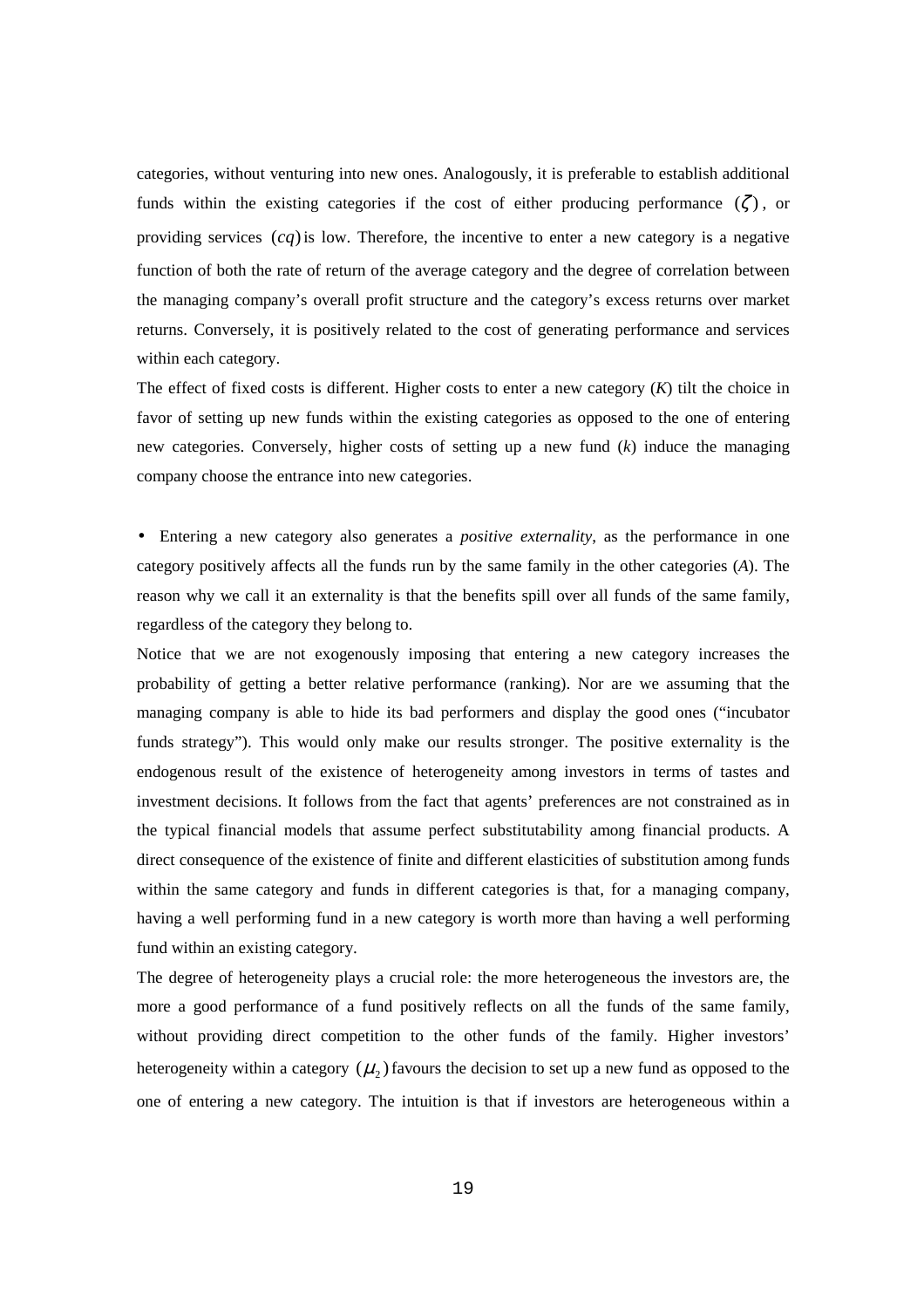category, the managing company does not have to enter new categories to differentiate its funds from its competitors.

• Entering new categories helps also to diversify total risk. If the returns generated from the assets in the new category are not perfectly correlated with those of the already managed ones, entering a new category can *reduce the overall volatility and risk* of the whole funds' family  $("risk-hedging externality")<sup>21</sup>$ . This effect is stronger the more the entrance in the new category shifts the portfolio composition of the managed assets toward the market portfolio ( $higher\vartheta$ ). If, on the contrary, the idiosyncratic component of the new category is correlated to the returns of the already managed assets  $(high \beta)$ , entering the new category would only increase risk and, therefore, the incentive to enter the new category drops. Notice that the direct effect of a change in risk aversion is indeterminate, as it is directly related to both  $\vartheta$  and  $\beta$  and it only plays a role of amplifying them.

• In general, the benefits of risk-hedging are traded off against the benefits of specialization. Given that the cost of providing a certain performance decreases with the number of funds the company has already set up in the same category, entering an additional category means foregoing benefits in terms of *learning-by-doing* that come with a strategy of fund proliferation within the same category.

• Finally, both fund and category proliferation are positively affected by the *market structure*, defined in terms of potential demand (*N*). Indeed, a bigger market allows the company to expand the number of funds and enter new categories without the need to reduce the mark-up. Conversely, a higher number of competitors (*G*) reduces the incentive to both enter new categories and set up new funds within the existing categories.

**Corollary 1**: The equilibrium level of performance can be defined as:

(13) 
$$
gpe - p = pe = \frac{\mu_2 (1 + \Omega) N \left[ \frac{\partial c}{\partial q} AMI + \zeta + \eta + R\beta \right] - cq}{\zeta + \eta + R(\beta + \vartheta)} =
$$

-

<sup>&</sup>lt;sup>21</sup> This happens if  $\left(\text{cov}(\pi, \varepsilon_{\text{market}}) < 1\right)$ .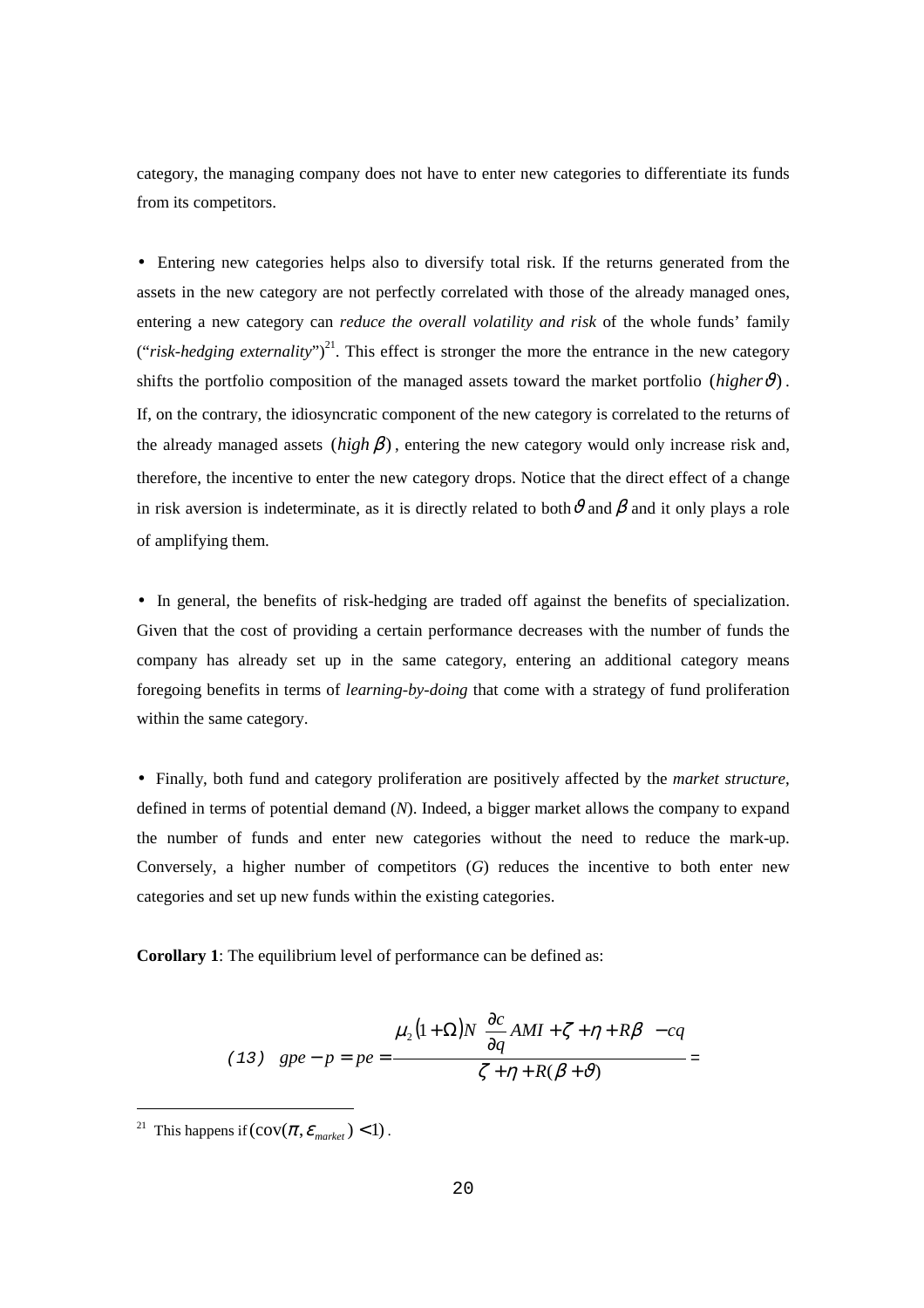$$
\mu_2\left(1+\frac{G}{G-1}\right)N\left[\zeta\left(1+\frac{A\frac{\partial c_q}{\partial q}G}{\left[(G-1)K-G\vartheta R\right]}\right)+\eta+R(\beta+\vartheta)\right]-cq
$$
  
= 
$$
\frac{\zeta+\eta+R(\beta+\vartheta)}{\zeta+\eta+R(\beta+\vartheta)}.
$$

This shows that, if the *level of performance is not an objective per se,* but the managing company considers it as a part of a game, its definition is more complex than is traditionally assumed in finance. The intuition is that performance is one of the ways the managing company attracts investors and, as such, it has to be weighted against the other alternatives. In particular, we can determine the main determinants of performance considering:

$$
\frac{\partial pe}{\partial A} > 0, \frac{\partial pe}{\partial \eta} < 0, \frac{\partial pe}{\partial \beta} < 0, \frac{\partial pe}{\partial \theta} > 0, \frac{\partial pe}{\partial R} < 0, \frac{\partial pe}{\partial N} > 0,
$$
  

$$
\frac{\partial pe}{\partial K} < 0, \frac{\partial pe}{\partial G} > 0, \frac{\partial pe}{\partial \mu_2} > 0, \frac{\partial pe}{\partial \zeta} < 0, \frac{\partial pe}{\partial \zeta} < 0, \frac{\partial pe}{\partial q} > 0, \frac{\partial pe}{\partial q} < 0.
$$

The choice of the desired level of performance depends on the trade-off between the costs incurred to provide it, the cost of the alternative tools the management company has to attract investors and the benefits it generates.

• In terms of *costs,* performance increases with the marginal costs of the alternative services the managing company offers to its investors (i.e. non performance-related services,  $(\partial c_q / \partial q)$ ) and decreases with the cost of providing it( $\zeta$ ). An implicit costs is due to the fact that entering an additional category increases the alignment of the overall managed assets' returns with market returns  $(\vartheta)$ , reducing hedging benefits. For analogous reason the level of performance is negatively related to the correlation between the overall returns of the managed assets of the family and the average return of the category (β). Indeed, the higher the correlation, the fewer the benefits from risk diversification that the new fund provides and the higher the required performance.

Also, the expected positive relationship between the performance of the fund and the return in the particular category is reversed*,* with *a negative relationship between the performance and rate of return of the particular segment in which the fund is operating* (η).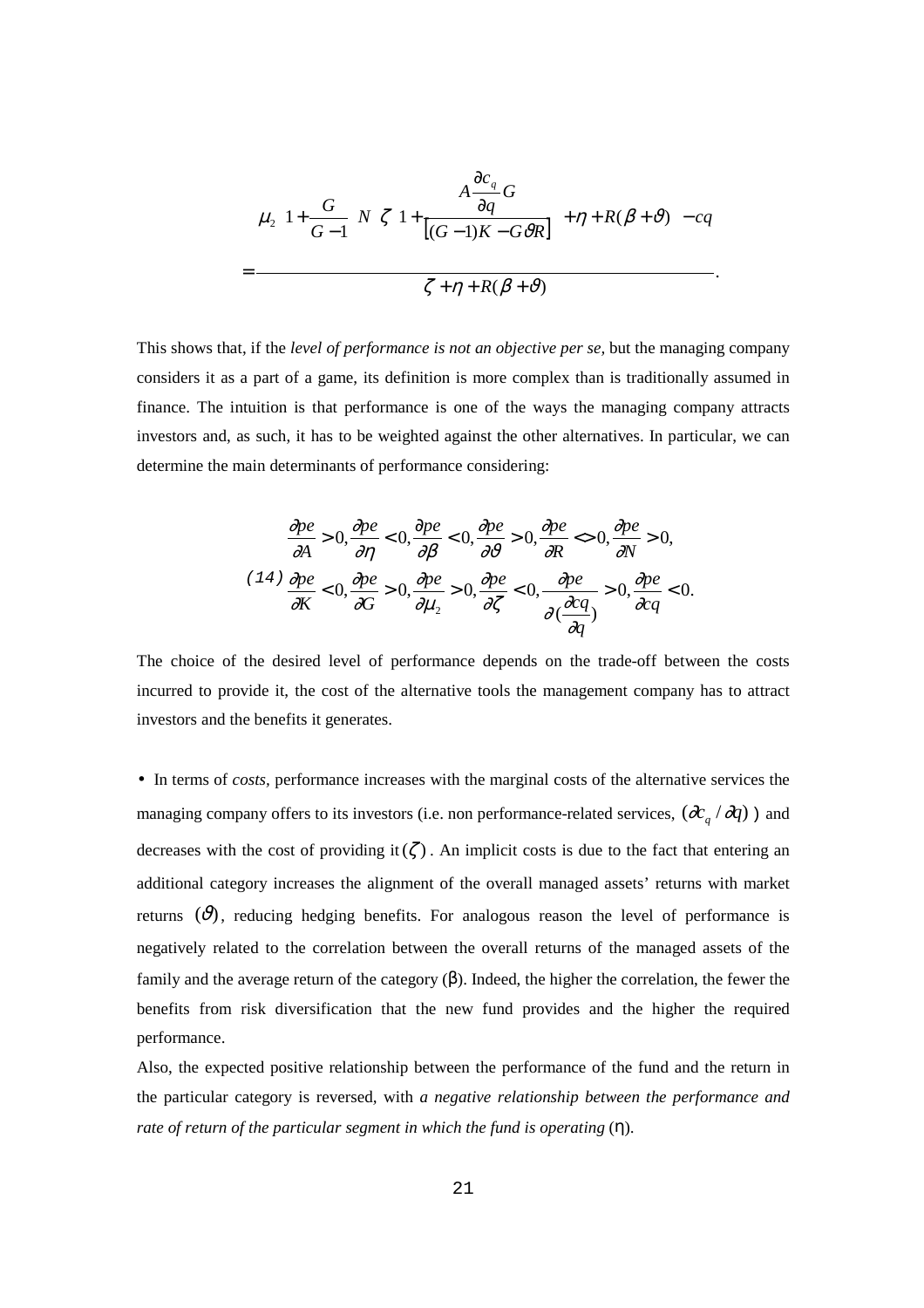• The desired level of performance depends on the *benefits it can provide to the fund's family as a whole*. In particular, given that higher performance for one fund can spill over to all the other funds of the group (externality effect represented by *A*), the level of performance is positively related to the degree to which it gets amplified across funds.

• Finally, it is worth noting that also the *structure of the market* affects performance. Market structure elements, such as potential demand  $(N)$ , heterogeneity among investors  $(\mu_2)$  and the degree of competitiveness induce higher performance. Indeed, the higher the number of competitors (*G*), the more the managing company has to either reduce the managing fees, or to generate higher gross performance. The intuition is that competition drives prices down. At the same time, a higher the demand increases the reward of higher performance.

These results prompt us to reconsider the traditional types of empirical tests used to measure mutual fund efficiency. It appears that if we want to measure and assess a fund's efficiency using performance, we cannot abstract from the structure of the market as well as from the overall costperformance situation of the whole funds' family. Indeed, the behavior of the managing company is closer to that of an imperfect competitor than to that of a perfectly competitive one.

**THEOREM 4**: *At a free-entry equilibrium, the optimal number of managing companies is a function of:* 

$$
(15)\frac{\partial G}{\partial A} > 0, \frac{\partial G}{\partial \eta} < 0, \frac{\partial G}{\partial \beta} < 0, \frac{\partial G}{\partial \vartheta} > 0, \frac{\partial G}{\partial R} < 0, \frac{\partial G}{\partial k} > 0, \frac{\partial G}{\partial K} < 0, \frac{\partial G}{\partial \mu_2} > 0, \frac{\partial G}{\partial N} > 0.
$$

Imposing a zero profit condition and solving for the equilibrium number of families, we can derive the relationship between market competitive structure and market characteristic. We use as proxy of market competitiveness the number of competing managing companies. The first intuitive result is that the bigger the potential demand (*N*) and the more heterogeneous the market is  $(\mu_{2})$ , the greater the number of managing companies existing at equilibrium. An interesting result is the negative relationship between the number of companies and category's average rate of return. The lower the rate, the lower the pressure on the companies to

provide higher performance and the lower the cost of operating on the market and therefore, the greater the number of competing companies. Analogously, the number of companies entering a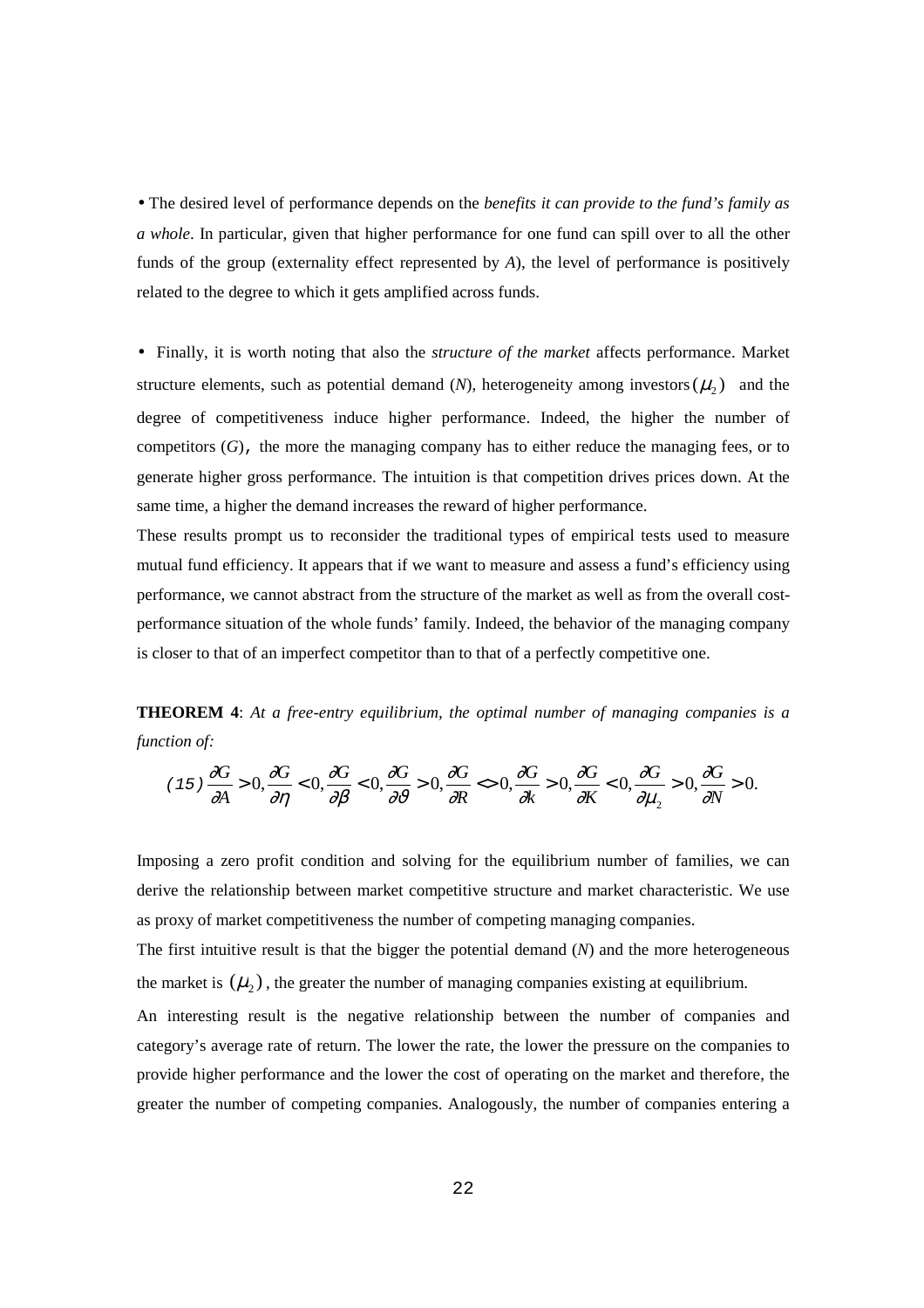category is a positive function of the benefits the category provides in terms of both positive signaling externality (*A*) and risk diversification  $(\vartheta)$ .

The number of companies is also affected by the fixed costs of entering the industry. In particular, it seems that the most important constraint is not the cost of setting up the fund, but the cost of entering the category itself. This can be interpreted as a sort of "know-how" barrier that requires companies to acquire a minimum of expertise before being able to operate in a new category.

#### **4 Is the market providing too many funds and categories? A welfare analysis.**

Let us now compare, in terms of welfare, the competitive solution with the one derived by maximizing a social welfare function. The total welfare is defined as:

16) 
$$
W = N\mu_1 \ln \sum_{j=1}^{I} \exp \frac{\mu_2 \ln(\sum_{c=1}^{G} \sum_{h=1}^{M} \frac{\exp \phi_{jhc}}{\mu_2})}{\mu_1} + \sum_{c=1}^{G} \pi_c
$$

where the first term represents the total consumers' surplus, and the second one total producers' surplus. All the variables are defined as before.

**Theorem 5:** *At the optimum, the conditions are:* 

17) 
$$
\zeta_g + \eta + R_g (\beta_g + \vartheta_g) = 1
$$
, and  $\frac{\partial q_g}{\partial q_g} = 1$ .

*The optimal number of funds to be offered within each category is equal to:* 

18) 
$$
M = \frac{K\mu_2}{k(\mu_1 - \mu_2)}
$$
  
19) 
$$
I = \frac{(\mu_1 \mu_2)N}{(G-1)K}.
$$

*while the value of G is indeterminate.* 

A first observation is that, unlike the competitive case, *the degree of heterogeneity between categories affects the optimal number of funds and categories*. In particular, increasing the degree of heterogeneity within categories  $(\mu_{2})$  increases the number of funds and reduces the number of categories. On the contrary, increasing the degree of heterogeneity across categories  $(\mu_1)$  increases the number of categories and reduces the number of funds within each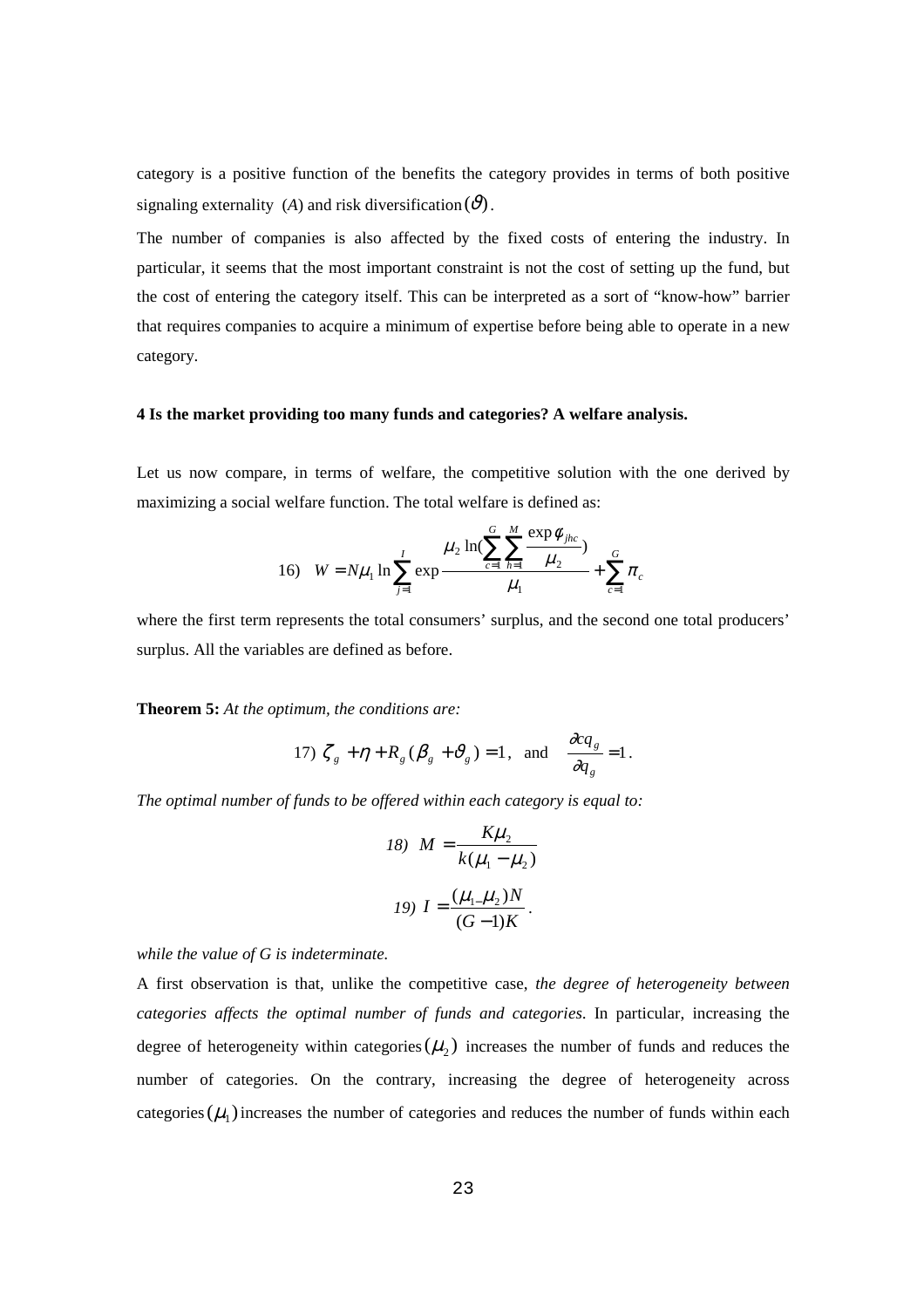category. The intuition is that the degree of heterogeneity across categories is in some way creating barriers, segmenting the market and making it more profitable to enter an additional category. Conversely, a higher degree of heterogeneity within a particular category increases the segmentation within the category, allowing more companies to operate there. Also, the number of categories and funds are inversely related to the fixed cost incurred to set them up (respectively, *K* and *k*).

We are now able to compare the competitive market solution with the welfare one. A cursory comparison shows that for most values of the parameters,<sup>22</sup> the difference between the competitive market solution and the welfare optimum depends on the relative size of the fixed costs  $(k \text{ and } K)$ . In particular, if the fixed cost of entering an additional category  $(K)$  is higher than that of setting up a new fund  $(k)$ , the competitive solution provides too many categories and too few funds within each category. On the contrary, if the fixed cost of setting up a new fund (*k*), is higher than the cost of entering an additional category (*K*), the competitive solution provides too few categories and too many funds within each category.23

Let us now proceed to a more rigorous comparison and lets' define:

$$
diffm = mco - mcp
$$
 and  $diff = ico - icp$ ,

where *difm* is the difference between the number of funds within each category at the competitive solution (*mco*) and the number of funds at the optimum solution (*mcp*), and *difi* is the difference between the number of categories at the competitive solution (*ico*) and the number of categories at the optimum solution (*icp*). Using equations 8), 9), 19) and 20), we have:

$$
(20)\frac{\partial \text{diffm}}{\partial A} < 0, \frac{\partial \text{diffm}}{\partial \eta} > 0, \frac{\partial \text{diffm}}{\partial K} < 0, \frac{\partial \text{diffm}}{\partial k} > 0, \frac{\partial \text{diffm}}{\partial \mu_1} > 0, \frac{\partial \text{diffm}}{\partial \mu_2} < 0, \frac{\partial \text{diffm}}{\partial \zeta} < 0,
$$

if we also assume that  $k \gg K$ , we have:

$$
(21)\frac{\partial difm}{\partial \Omega} > 0, \frac{\partial difm}{\partial \beta} > 0, \frac{\partial difm}{\partial \vartheta} > 0, \frac{\partial difm}{\partial R} > 0.
$$

Also

 $\equiv$ 

$$
\frac{\partial \text{diff}}{\partial A} > 0, \frac{\partial \text{diff}}{\partial \eta} < 0, \frac{\partial \text{diffm}}{\partial \beta} < 0, \frac{\partial \text{diffm}}{\partial \vartheta} > 0, \frac{\partial \text{diffm}}{\partial R} < 0,
$$
\n
$$
\frac{\partial \text{diffm}}{\partial K} < 0, \frac{\partial \text{diffm}}{\partial k} > 0, \frac{\partial \text{diffm}}{\partial \mu_1} < 0, \frac{\partial \text{diffm}}{\partial \mu_2} > 0, \frac{\partial \text{diffm}}{\partial \zeta} > 0, \frac{\partial \text{diffm}}{\partial \Omega} < 0.
$$

<sup>22</sup> We assume that  $(G-1)K > N$ .

<sup>&</sup>lt;sup>23</sup> Given that the number of managing companies is indeterminate in the optimum solution, we make the comparison at the same number of managing companies. That is, we select a number of families (*G*) which is equal to that of the competitive solution.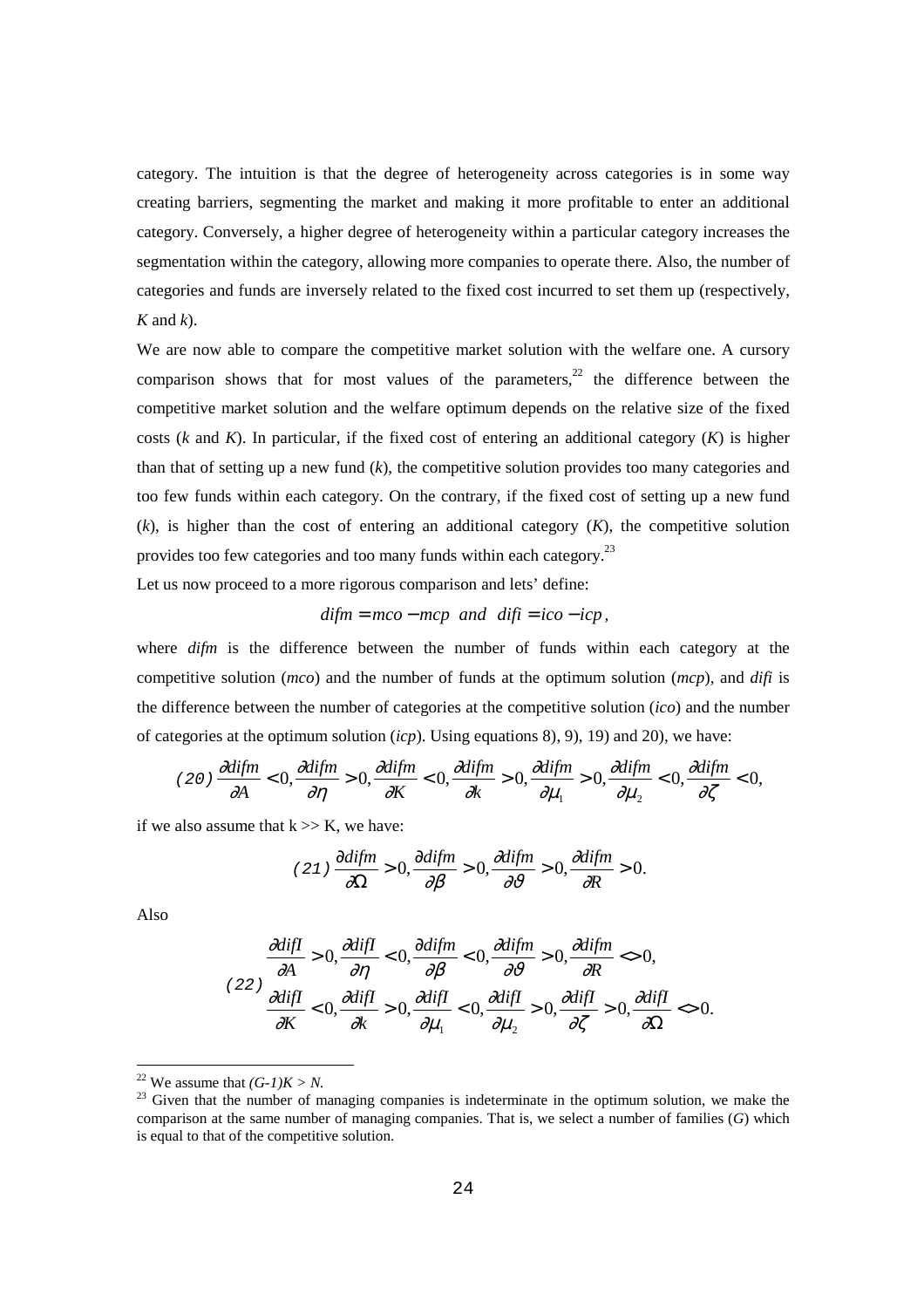These are the determinants of the difference between the optimum and the competitive solution.

• The first result is that an increase in the *degree of heterogeneity* among categories  $(\mu_1)$ induces too many funds and too few categories, while an increase in the degree of heterogeneity within each category  $(\mu)$  induces too many categories and too few funds. Therefore the optimal number of funds and categories cannot be determined a priori, but depends on investors' characteristics.

• The second result is that the "*externalities*" that determine category proliferation are also the ones that induce welfare reducing effects. In particular, the *signaling externality* (*A*) generates a solution with too many categories and too few funds within each category. Managing companies' efforts to differentiate themselves using techniques such as "flagship funds" stimulate category proliferation, reducing welfare.

Also the *hedging externality* ( $\vartheta$ ) induces both too many funds within a category and too many categories. The intuition is that the fact that managing companies use their funds to hedge risk induces them to establish too many funds within each category. Each single company considers only the effects in terms of its own risk diversification, without internalizing the cost it is putting on the industry as a whole in terms of excessive number of funds.

*Risk aversion and "learning by doing externality*" also play a role, as the more risk averse the managers are and the higher the know-how that can be accumulated by specializing in a particular category, the more managers will resort to fund proliferation, over-providing funds. Analogously, an increase in the average return  $(\eta)$  induces too many funds and too few

categories.

• Finally, the probability that the market provides the optimum number of funds and categories is affected by the fixed costs. In particular, the fixed cost to enter a new category induces both too many funds per category and too many categories, while an increase in the fixed cost to set up a new fund induces both too many categories and too many funds within a category.

## **5 Conclusion**

In the present paper, we have provided an industry-specific micro foundation that integrates a financial economics and industrial organisation to address the issue of what is driving fund and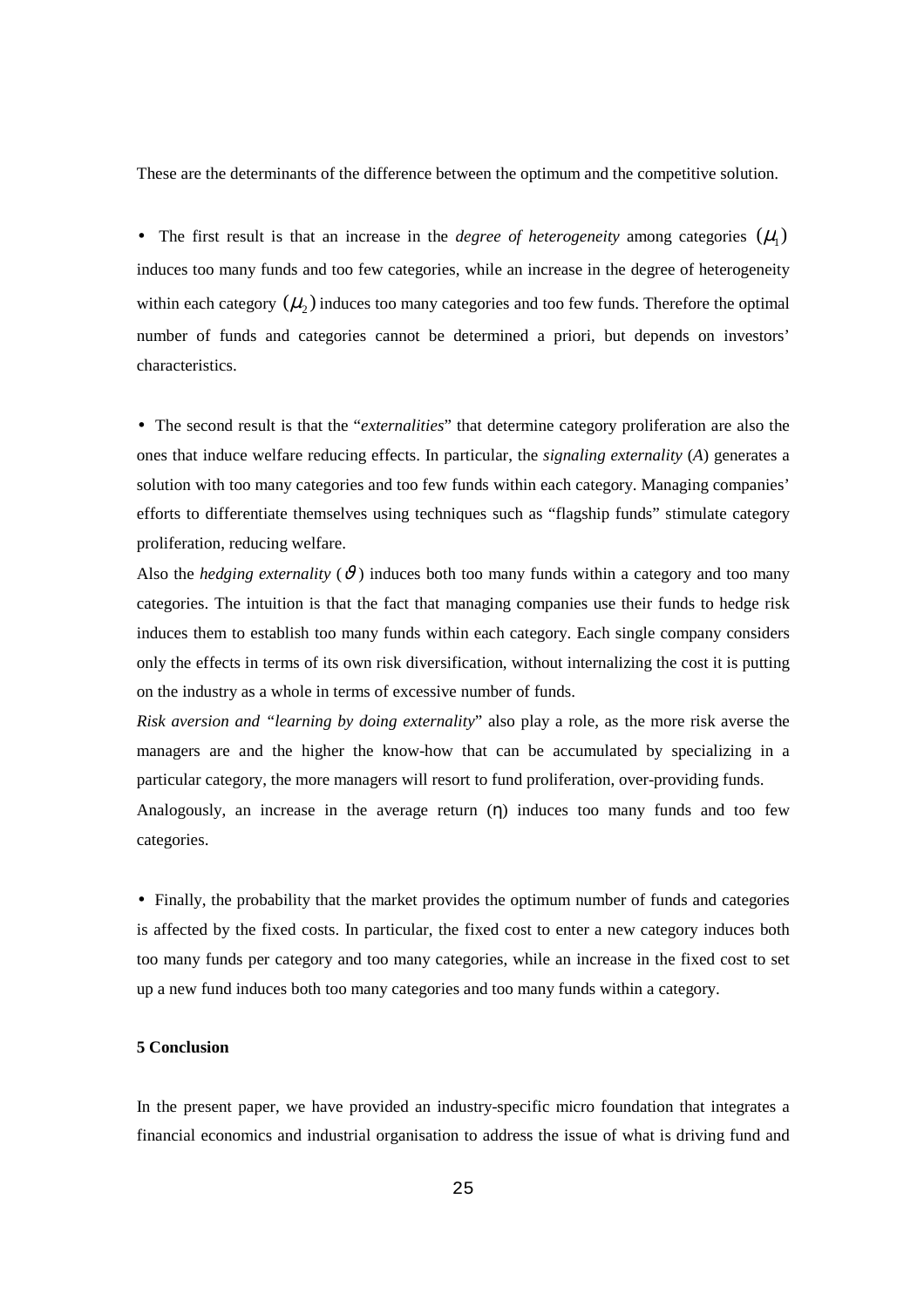category proliferation in the mutual fund industry. We have shown that these phenomena could be interpreted as marketing strategies used by the managing companies to exploit investors' heterogeneity. We have argued that these marketing strategies hinge upon *investors' limited information* and on the *identifications of the investors with heterogeneous consumers*.

In particular, we have shown that investors' heterogeneity, by itself is only a necessary, but not a sufficient condition to justify category proliferation, and we have identified three competing effects to explain category and fund proliferation. They are "signalling externality", "hedging externality" and "learning-by-doing externality".

We have shown that the market competitive solution can over-provide categories and underprovide funds within each category, if compared to the welfare optimum, and we have explained such a difference in terms of market structure and the managing company's overall costperformance characteristics.

We have derived close form solutions for the equilibrium level of performance, the number of categories and the number of funds within each category that can be directly empirically estimated. In particular, we have provided a structural specification of *performance as endogenous function of investors' and managing companies' tastes and technology.* 

The model we propose lends itself to useful applications and extensions. In particular, it would be worth endogenizing the relationship between the mutual fund industry and financial markets in general. This would consider how mutual funds managers act strategically to increase, not only their respective market share within the mutual fund industry, but also the overall market share of the mutual fund industry vis-à-vis other alternative sources of investments, (stocks, bonds, derivatives) and other financial intermediaries (banks, insurance companies).

Future research may also focus on the empirical implications of estimating a fully-fledged structural specification of performance versus the traditional estimated reduced form ones.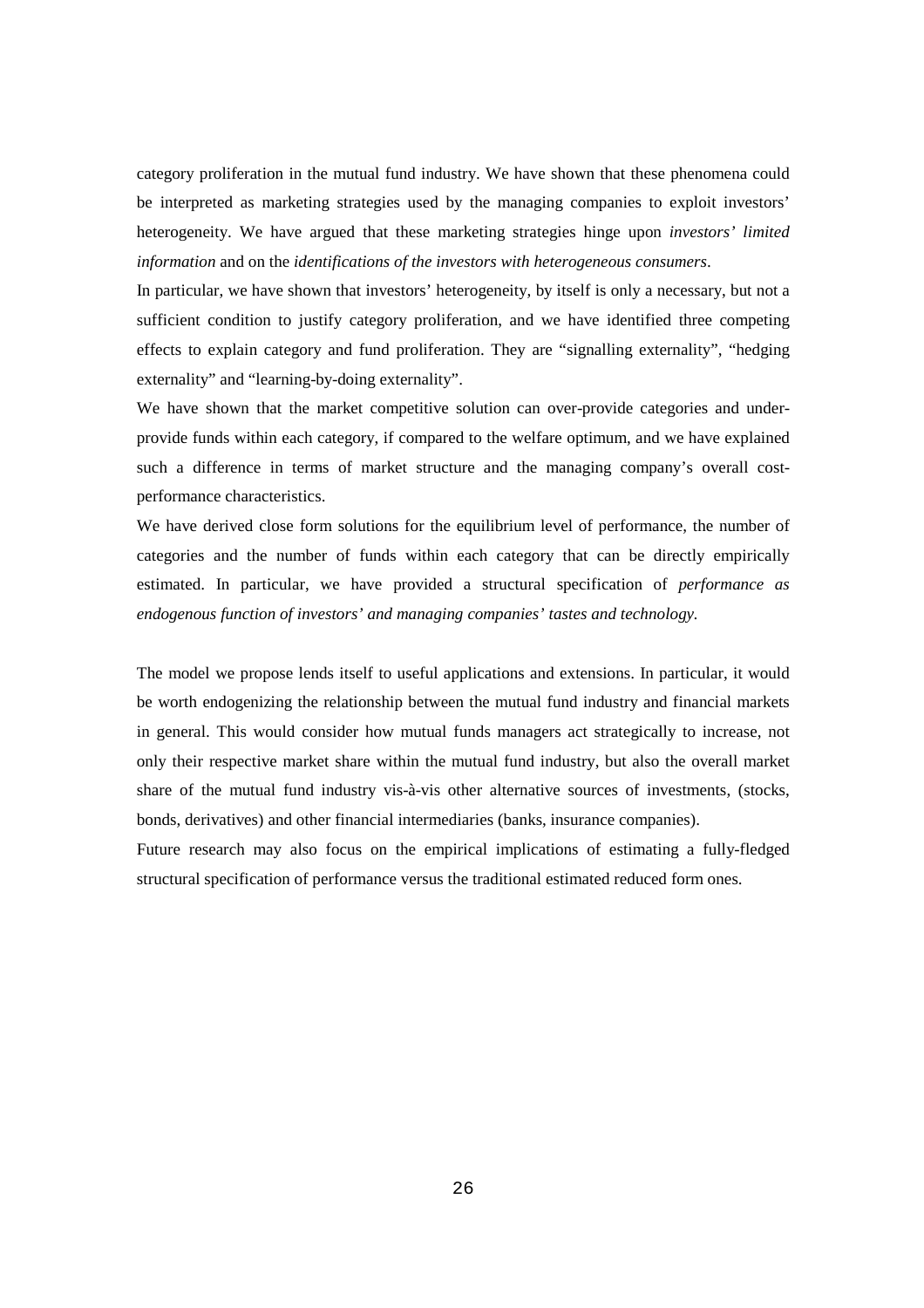#### **APPENDIX**

Proof 1: See Anderson, De Palma and Thisse (1994).

**Proof 2:** At the first stage, we solve the sub-game in terms of net performance and net services provided. We therefore assume that the company chooses performance net of management fees and services net of load fees. This hypothesis simplifies the calculations, without reducing the explanatory power of the model.

The managing company maximises:

$$
Max_{\{pe_{ikg}, q_g\}} E \left\{ V \left[ \sum_{j=1}^{I} \sum_{h=1}^{M_j} \left[ N (p_{jhg} - c q_{jg} - c p e_{jhg}) P_{jhg} - k_g - K_g \right] \right] \right\}
$$

with respect to  $p_{ikg}$  ,  $q_g$  ,  $pe_{ikg}$  , for all  $j=1,...,i,...I$  and  $h=1,...,k,...,M$  . This yields:

$$
1) E\{\frac{\partial V}{\partial \pi_{g}}\left[-P_{ikg}\left(\frac{\partial g(.)}{\partial p e_{ikg}} + \varepsilon_{i}\right) + \frac{\sum_{j=1}^{I} \sum_{h=1}^{M_{s}} (p_{jhg} + p_{g} - cq_{ig} - cp e_{ihg})\{-\frac{1}{\mu_{2}} P_{jhg}(-A_{jg} + \Delta_{jg} + P_{g|j}A_{ig}) + \frac{\sum_{j=1}^{I} \sum_{h=1}^{M_{s}} (p_{jhg} + p_{g} - cq_{ig} - cp e_{ihg})\{-\frac{1}{\mu_{2}} P_{jhg}(-A_{jg} + \Delta_{jg} + P_{g|j}A_{ig}) + \frac{\sum_{j=1}^{I} (\Delta_{jg} + A_{ig} P_{g|j} - A_{ig} \sum_{j=1}^{I} \Delta_{j} P_{j} P_{g|j}A_{ig} - P_{ikg})P_{jh}\} + \frac{\sum_{j=1}^{I} (p_{ikg} + p_{g} - cq_{ig} - cp e_{ikg})\frac{1}{\mu_{2}} P_{ik} + \frac{\sum_{h=1}^{M_{s}} (p_{ihg} + p_{g} - cq_{ihg} - cp e_{ihg})\left(\frac{1}{\mu_{1}} - \frac{1}{\mu_{2}}\right) P_{ih} P_{H|ig}\} + \frac{\sum_{h=1}^{J} (\sum_{j=1}^{I} (p_{ikg} - cq_{ikg} - cp e_{ikg})\left[\frac{1}{\mu_{2}} (P_{g|j} - 1) - \frac{1}{\mu_{1}} P_{g|j}\right]\sum_{h=1}^{M_{j}} P_{jhg} + \frac{\sum_{h=1}^{J} (p_{ikg} - cq_{ikg} - cp e_{ikg})\sum_{h=1}^{M_{j}} P_{jhg}\} - 0
$$

where *ijg ig*  $A_{ikg} = \frac{1}{\partial pe}$ ∂  $=\frac{\partial \Psi_{ig}}{\partial x}$ , that is the effect on managing company *g*'s global rankings induced by the

performance of some of its own funds' performances, while  $\Delta_{ig} = \sum_{i=1}^{G-1}$  $\sum_{=1}^{\infty}$   $\partial$  $\Delta_{ip} = \sum_{i=1}^{G-1} \frac{\partial \Psi}{\partial x_i}$ 1 *G*  $\int_{c \neq g}^{c=1}$   $\frac{d\mu e_{ijc}}{d\sigma}$  $\hat{p}_g = \sum_{c=1}^{\infty} \frac{\partial \mathbf{1}_{ic}}{\partial p e_{ijc}}$ , is the effect on

managing company *g'*s global rankings induced by the performance of its own funds' performances.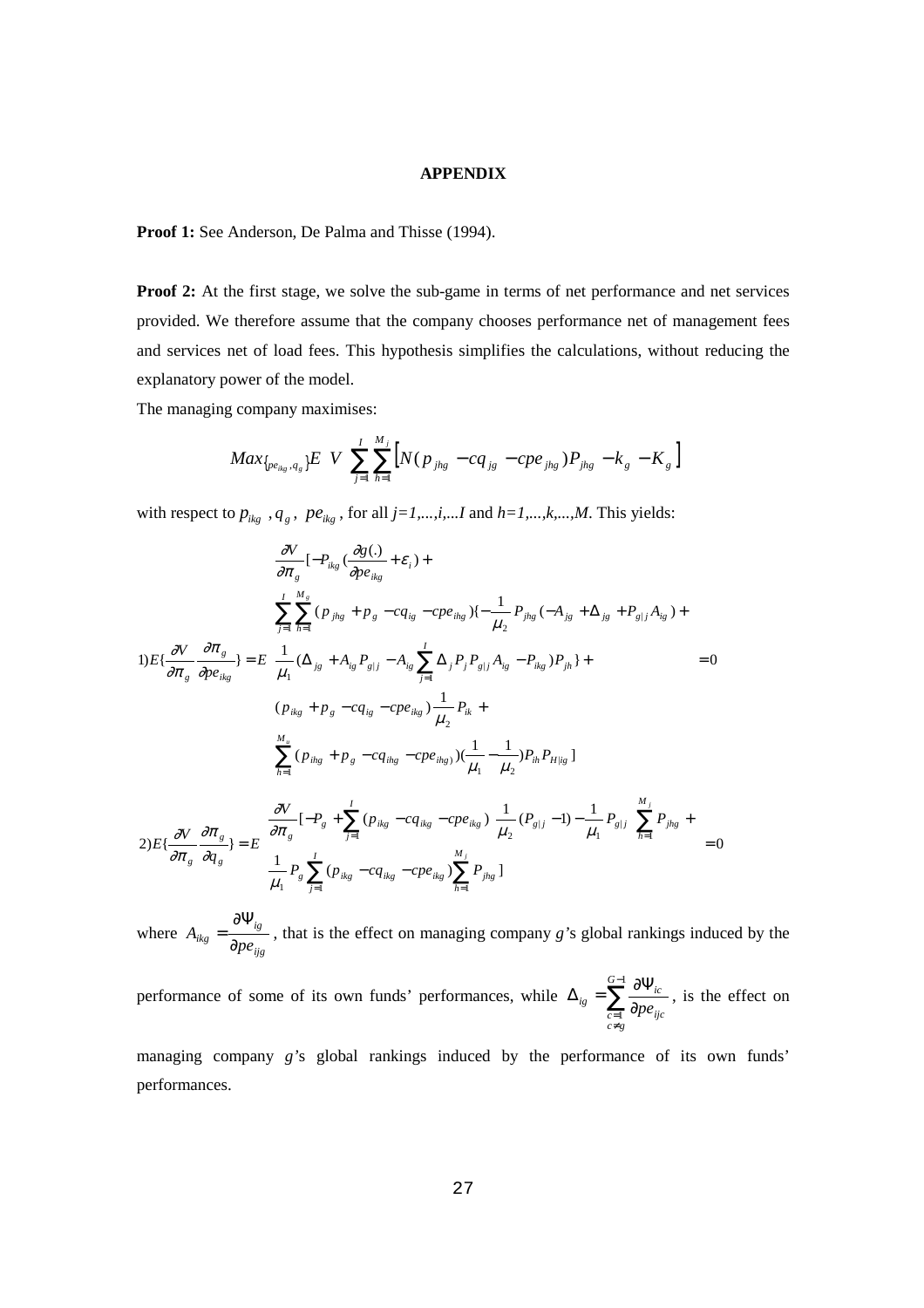Assuming that  $cpe_{ikg} = \frac{1 - ikg g g}{M} + pe_{ikg} \varepsilon_i$ *ig*  $\frac{\partial}{\partial k_g} = \frac{P \epsilon_{ikg} \cdot s_g}{M_{io}} + p e$ *pe*  $cpe_{ikg} = \frac{pe_{ikg}\zeta_g}{M} + pe_{ikg}\varepsilon_i$ , where  $\varepsilon_i \approx N(\eta_i, \sigma_i)$ , eq. 1) becomes:

$$
3) P_{ikg} = \frac{\sum_{j=1}^{I} (\frac{1}{\mu_1} - \frac{1}{\mu_2}) P_{g|j} + \sum_{j=1}^{I} a_{js} \frac{1}{\mu_2} - \frac{1}{\mu_1} \sum_{j=1}^{I} a_{js} P_g}{\frac{\partial cpek_{ikg}}{\partial pe_{ikg}} + E[\varepsilon_i] + R \cos[\pi_g \varepsilon_i]) + (\frac{1}{\mu_2} - \frac{1}{\mu_2}) m u_{ig} P_{g|i} - m u_{ig} \frac{1}{\mu_2} + \frac{1}{\mu_1} \sum_{j=1}^{I} a_{js}} A_{ig}
$$

for all  $h \neq k$ , for all  $h=1,...,k,...,M$ .

To express the results in terms of risk aversion, we used the property that, given two random variables, *E[x,y]=E[x]E[y]+Cov[x,y]*, and Stein's Lemma, which states that, given two random variables  $x$  and  $y$ , bivariate normally distributed and a function  $g(x)$ , differentiable and satisfying some regularity conditions, we can write:

4) cov
$$
(f(x), y) = cov(x, y) E{\frac{\partial [f(x)]}{\partial x}}
$$
.

In our case, the two random variables are  $cpe_{ikg}$  and  $\varepsilon_i$ , while the *f* function is the profit functions  $\pi_g ( c p e_{ikg})$ . It satisfies the differentiability and regularity conditions required by Stein's Lemma. The company *g*'s absolute risk aversion is :

$$
R_{g} = -\frac{\frac{\partial^{2} V(\pi_{g})}{\partial (\pi_{g})^{2}}}{\frac{\partial V(\pi_{g})}{\partial (\pi_{g})}}.
$$

Then, substituting equation 2 into equation 1, after some simple manipulations, we get:

$$
mu_{ikg} = \left[ \frac{\partial c_{qg}}{\partial q_g} A_{ig} \frac{1}{P_{ikg}} + \frac{\zeta_g}{M_{ig}} + E(\varepsilon_i) + R_g \operatorname{cov}(\pi_g, \varepsilon_{ig}) \right] \frac{\mu_2}{(1 - P_g)} =
$$
  
(5)  

$$
\mu_2 \left[ \frac{\partial c_{qg}}{\partial q_g} A_{ig} \frac{1}{P_{ikg}} + \frac{\zeta_g}{M_{ig}} + \eta_i + R_g (\partial_{ig} I_{ig} + \beta_{ig}) \right] \left[ 1 + \frac{\Omega_{ig}}{\mu_2} \right],
$$

*for i=1,...,i,...,*  $I_g$ , where: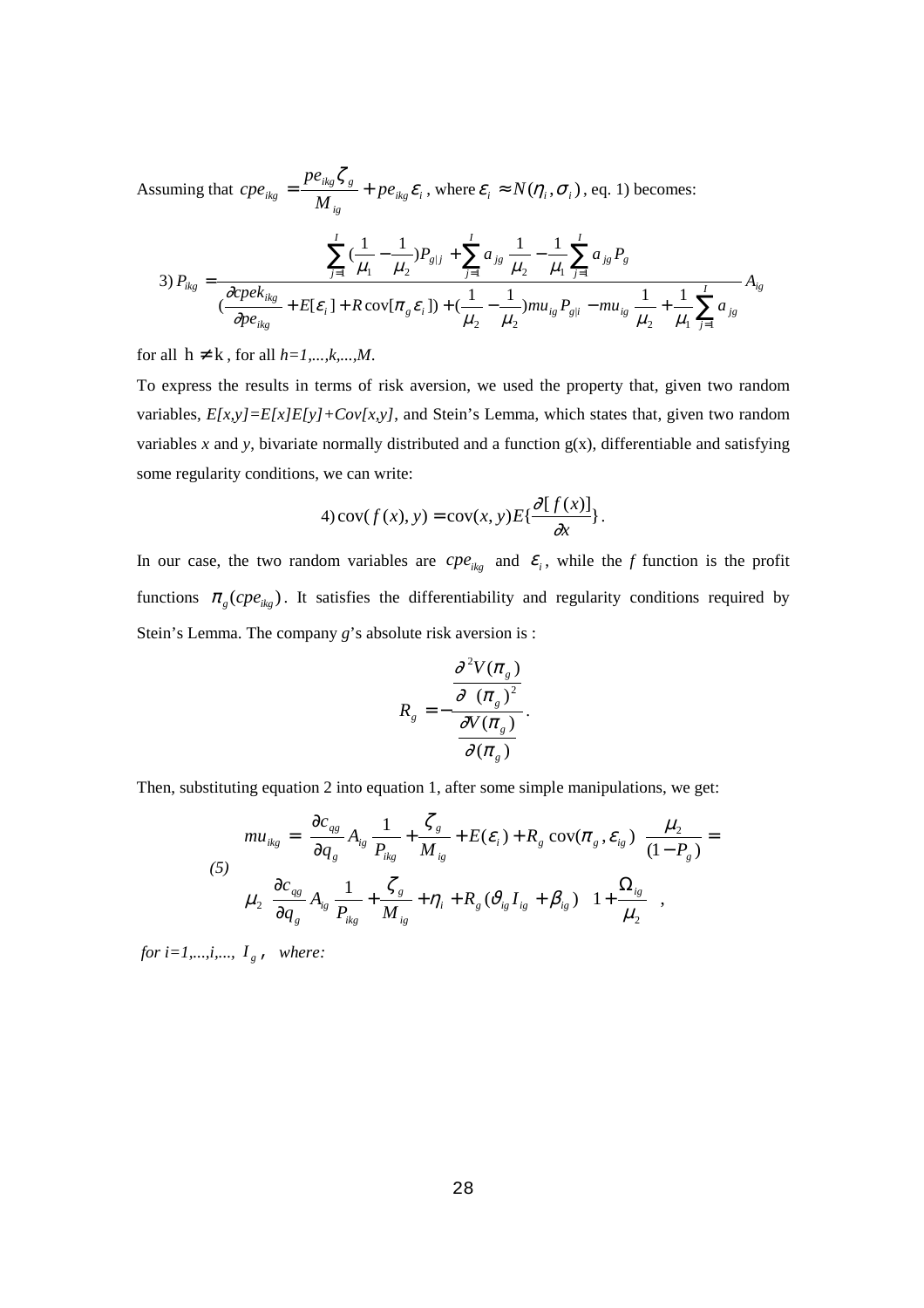$$
A_{ig} = \frac{\partial \Psi_g}{\partial p e_{ikg}} , \qquad \eta_i = E(\varepsilon_i) , \qquad \text{cov}(\pi_{ig}, \varepsilon_{market}) = \vartheta_{ig} I_g , \qquad \beta_{ig} = \text{cov}(\pi_{ig}, \varepsilon_i - \varepsilon_{market}) ,
$$
  

$$
\Omega_g = \mu_2 \frac{\sum_{j=1}^{I} \sum_{h=1}^{M} \exp(\frac{\phi_{jhg}}{\mu_2})}{\sum_{\substack{c=1 \ c \neq g}}^{I} \sum_{i=1}^{I} \sum_{h=1}^{M} \exp(\frac{\phi_{jhc}}{\mu_2})} .
$$

**Proof 3:** To solve the model at the next stage of the game, we impose symmetry among funds and categories, assuming that the mark-up is the same across funds in different categories, that is,  $mu_{jkg} = mu_{jg} = mu$ , for all  $j=1,...I,...I$  and  $h=1,...,k,...M$ . Also, since we seek a symmetric solution, we assume that all the competing families offer the same number of funds within each category and enter the same number of categories (*respectively*  $M_c$  *and*  $I_c$ , *for each*  $j = 1,...,i,...$ *I and for each*  $c \neq g$ ). Applying the results from Anderson, De Palma and Thisse (1994), we know that there exists a unique price equilibrium for the subgame at which the managing company *g* establishes  $M<sub>g</sub>$  funds and enters  $I_g$  categories, while the competitors establish  $M_c$  funds and enter  $I_c$  categories, for each j = 1,...,i,...I and  $c \neq g$ . The managing company maximizes profits with respect to the number of funds within each category  $(M_g, I_g)$ , that is:

6) 
$$
Max_{\{I_s, M_s\}} \pi_g = Max_{\{I_s, M_s\}} \sum_{j=1}^{I_s} \{ Nmu_{jg} P_{jg} - M_g k_g - K_g \}
$$

for all  $j=1, \ldots, i, \ldots$ *I.* We impose a symmetric solution, and assume that different managing companies have the same cost and performance structures, such that:

$$
\beta_{g} = \beta_{g} = \beta, \ k_{g} = k_{c} = k, \ K_{g} = K_{c} = K, \ cq_{g} = cq_{c} = cq,
$$
  

$$
\Omega_{g} = \Omega_{c} = \Omega; \ \zeta_{g} = \zeta_{c} = \zeta; R_{g} = R_{c} = R; A_{g} = A_{c} = A;
$$

Deriving the FOCs, after some tedious algebra, we get:

$$
(7) M = \frac{\partial R\zeta}{2A\zeta \frac{\partial cq}{\partial q} + (\eta + \beta R) \left[\partial R - \frac{K}{\Omega N}\right] + \frac{k}{\Omega N}\zeta}
$$

and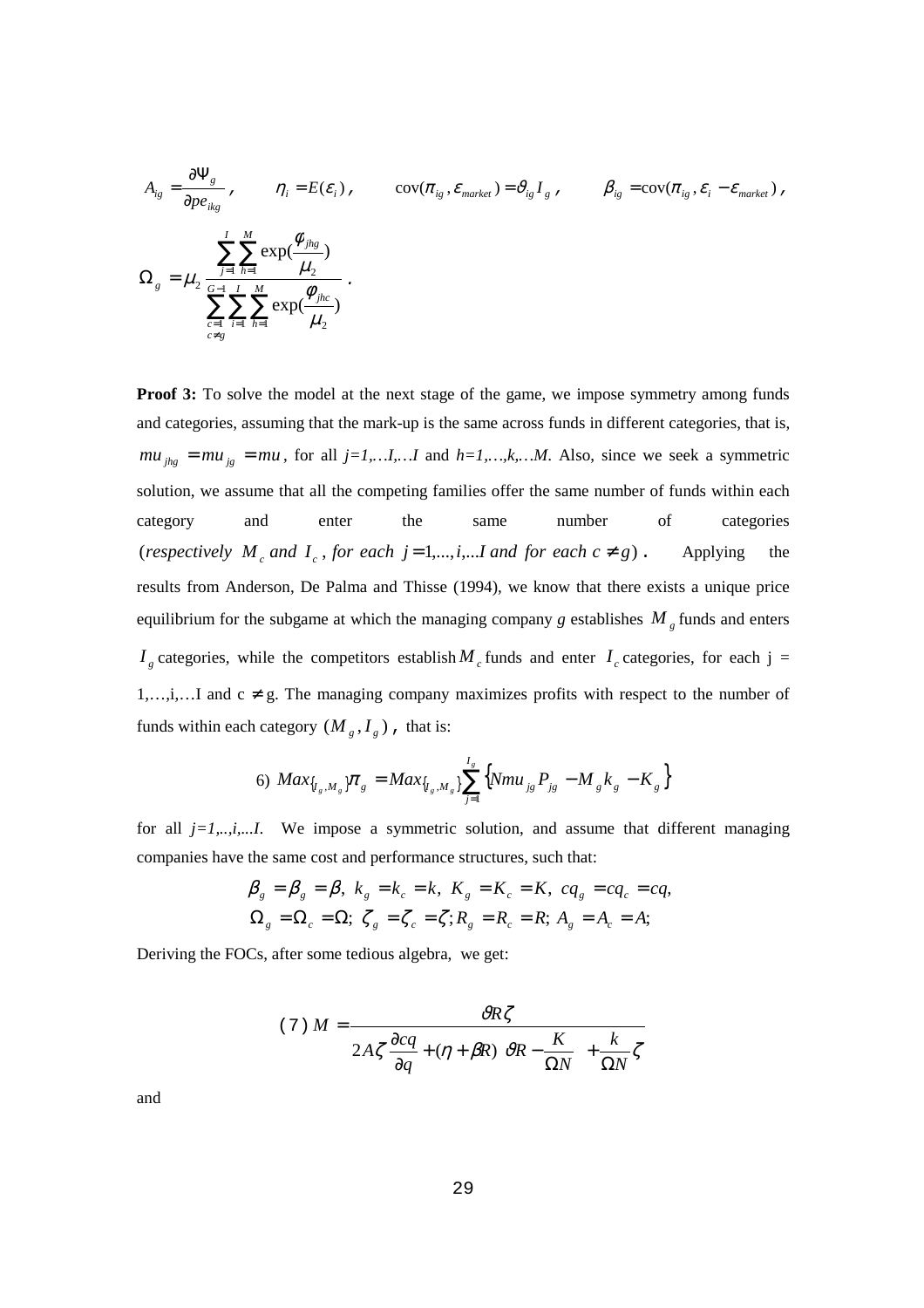$$
(8) I = \frac{2A\zeta \frac{\partial cq}{\partial q} + (\eta + \beta R) \left[\vartheta R - \frac{K}{\Omega N}\right] + \frac{k}{\Omega N} \zeta}{\vartheta R(\frac{K}{\Omega N} - \vartheta R)}.
$$

Assuming that  $N$  is sufficiently greater than  $k$  and  $K$ , the most of the derivatives have well defined signs:

$$
\frac{\partial M}{\partial A} = \frac{-2R \frac{\partial \zeta}{\partial \zeta^{2}} \frac{\partial c_{q}}{\partial q}}{\left[ (\eta + \beta R) \left( R \frac{\partial \zeta}{\partial \zeta} - \frac{K(G-1)}{N\mu_{2}} \right) + 2A\zeta \frac{\partial c_{q}}{\partial q} + \frac{k\zeta(G-1)}{\mu_{2}N} \right]^{2}} < 0;
$$
\n
$$
\frac{\partial M}{\partial \eta} = \frac{-R \frac{\partial \zeta}{\partial R} \left( R \frac{\partial \zeta}{\partial \zeta} - \frac{K(G-1)}{N\mu_{2}} \right)}{\left[ (\eta + \beta R) \left( R \frac{\partial \zeta}{\partial \zeta} - \frac{K(G-1)}{N\mu_{2}} \right) + 2A\zeta \frac{\partial c_{q}}{\partial q} + \frac{k\zeta(G-1)}{\mu_{2}N} \right]^{2}} < 0;
$$
\n
$$
\frac{\partial M}{\partial \beta} = \frac{-R^{2} \frac{\partial \zeta}{\partial R} \left( R \frac{\partial \zeta}{\partial \zeta} - \frac{K(G-1)}{N\mu_{2}} \right)}{\left[ (\eta + \beta R) \left( R \frac{\partial \zeta}{\partial \zeta} - \frac{K(G-1)}{N\mu_{2}} \right) + 2A\zeta \frac{\partial c_{q}}{\partial q} + \frac{k\zeta(G-1)}{\mu_{2}N} \right]^{2}} + \frac{R\zeta}{\sqrt{2}} \frac{\left[ (\eta + \beta R) \left( R \frac{\partial \zeta}{\partial \zeta} - \frac{K(G-1)}{N\mu_{2}} \right) + 2A\zeta \frac{\partial c_{q}}{\partial q} + \frac{k\zeta(G-1)}{\mu_{2}N} \right]^{2}}{\left[ (\eta + \beta R) \left( R \frac{\partial \zeta}{\partial \zeta} - \frac{K(G-1)}{N\mu_{2}} \right) + 2A\zeta \frac{\partial c_{q}}{\partial q} + \frac{k\zeta(G-1)}{\mu_{2}N} \right]^{2}} + \frac{-\partial \zeta}{\partial R} = \frac{-R \frac{\partial \zeta}{\partial \zeta} \left[ (\eta + \beta R) \frac{\partial \zeta}{\partial \zeta} - \frac{K(G-1)}{N\mu_{2}} \right] + 2A\zeta \frac{\partial c_{q}}{\partial
$$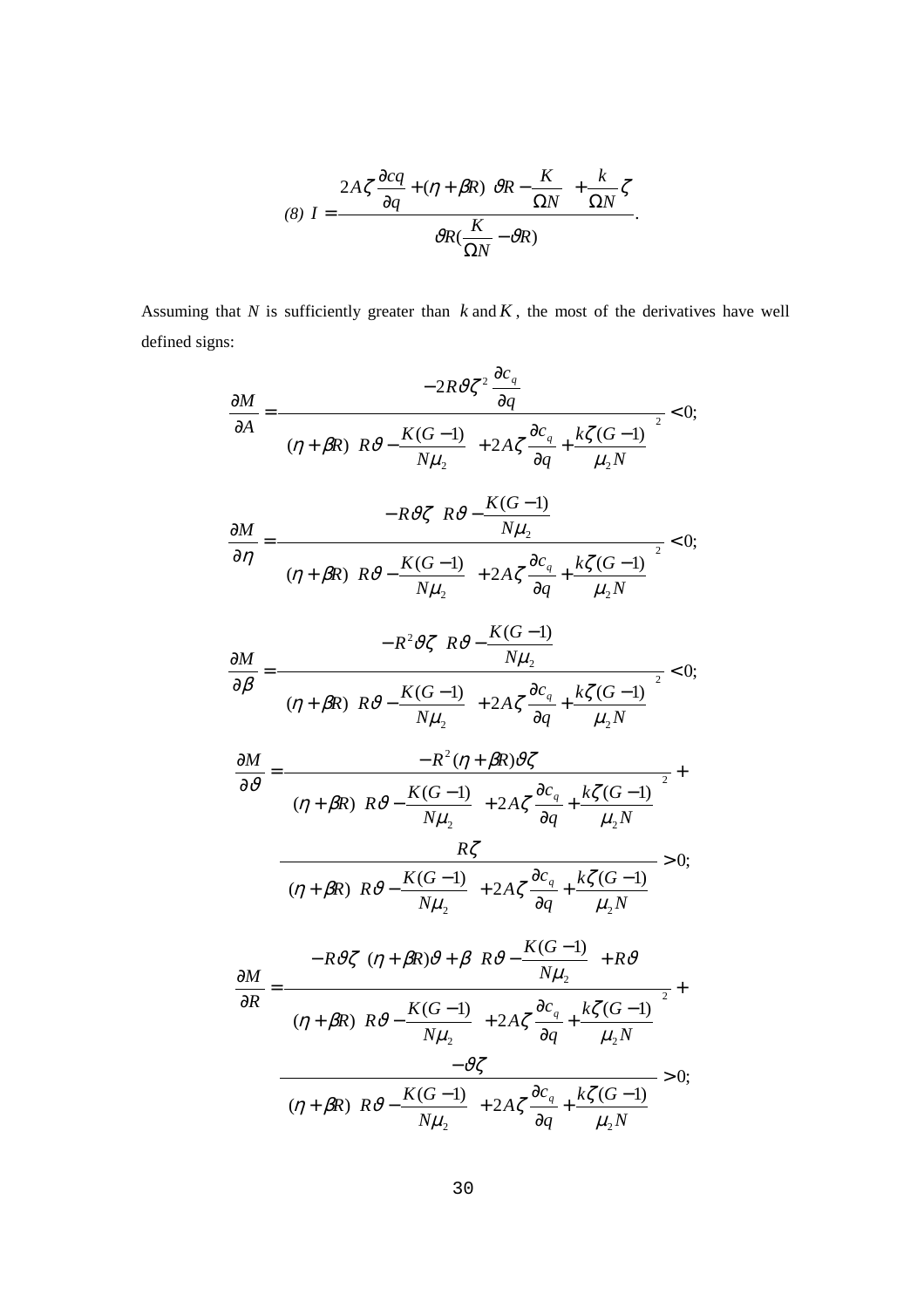$$
\frac{\partial M}{\partial k} = \frac{-(G-1)R\vartheta\zeta^{2}}{\mu_{2}N\left[\left(\eta + \beta R\right)\left(R\vartheta - \frac{K(G-1)}{N\mu_{2}}\right) + 2A\zeta\frac{\partial c_{q}}{\partial q} + \frac{k\zeta(G-1)}{\mu_{2}N}\right]^{2}} < 0;
$$
\n
$$
\frac{\partial M}{\partial K} = \frac{-(G-1)R(\eta + \beta R)\vartheta\zeta}{\mu_{2}N\left[\left(\eta + \beta R\right)\left(R\vartheta - \frac{K(G-1)}{N\mu_{2}}\right) + 2A\zeta\frac{\partial c_{q}}{\partial q} + \frac{k\zeta(G-1)}{\mu_{2}N}\right]^{2}} - \left(2A\frac{\partial c_{q}}{\partial q} + \frac{K(G-1)}{N\mu_{2}}\right)R\vartheta\zeta
$$
\n
$$
\frac{-\left(2A\frac{\partial c_{q}}{\partial q} + \frac{K(G-1)}{N\mu_{2}}\right) + 2A\zeta\frac{\partial c_{q}}{\partial q} + \frac{k\zeta(G-1)}{\mu_{2}N}\right]^{2}}{R\vartheta}
$$
\n
$$
\frac{R\vartheta}{\left[\left(\eta + \beta R\right)\left(R\vartheta - \frac{K(G-1)}{N\mu_{2}}\right) + 2A\zeta\frac{\partial c_{q}}{\partial q} + \frac{k\zeta(G-1)}{\mu_{2}N}\right]^{2}} < 0;
$$
\n
$$
\frac{\partial M}{\partial\left(\frac{\partial c_{q}}{\partial q}\right)} = \frac{-2AR\vartheta\zeta^{2}}{\left[\left(\eta + \beta R\right)\left(R\vartheta - \frac{K(G-1)}{N\mu_{2}}\right) + 2A\zeta\frac{\partial c_{q}}{\partial q} + \frac{k\zeta(G-1)}{\mu_{2}N}\right]^{2}} < 0;
$$
\n
$$
\frac{\partial M}{\partial\left(\frac{\partial c_{q}}{\partial q}\right)} = \frac{2AR\vartheta\zeta^{2}}{\left[\left(\eta + \beta R\right)\left(R\vartheta - \frac{K(G-1)}{N\mu_{2}}\right) + 2A\zeta\frac{\partial c_{q}}{\partial q} + \frac{k\zeta(G-1)}{\mu_{2}N}\right]^{2}} < 0;
$$

If we also assume that  $k$  is sufficiently greater than  $K$ , we can sign the following derivatives:

$$
\frac{\partial M}{\partial G} = \frac{-R \vartheta \zeta \left(\frac{k\zeta - K(\eta + \beta R)}{\mu_2 N}\right)}{\left[(\eta + \beta R)\left(R \vartheta - \frac{K(G-1)}{N\mu_2}\right) + 2A\zeta \frac{\partial c_q}{\partial q} + \frac{k\zeta(G-1)}{\mu_2 N}\right]^2} > 0;
$$
\n
$$
\frac{\partial M}{\partial \mu_2} = \frac{-R \vartheta \zeta(G-1)(K\eta + \beta KR - k\zeta)}{\mu_2^2 N \left[(\eta + \beta R)\left(R \vartheta - \frac{K(G-1)}{N\mu_2}\right) + 2A\zeta \frac{\partial c_q}{\partial q} + \frac{k\zeta(G-1)}{\mu_2 N}\right]^2} > 0;
$$
\n
$$
\frac{\partial M}{\partial N} = \frac{-R \vartheta \zeta(G-1)(K\eta + \beta KR - k\zeta)}{\mu_2 N^2 \left[(\eta + \beta R)\left(R \vartheta - \frac{K(G-1)}{N\mu_2}\right) + 2A\zeta \frac{\partial c_q}{\partial q} + \frac{k\zeta(G-1)}{\mu_2 N}\right]^2} < 0.
$$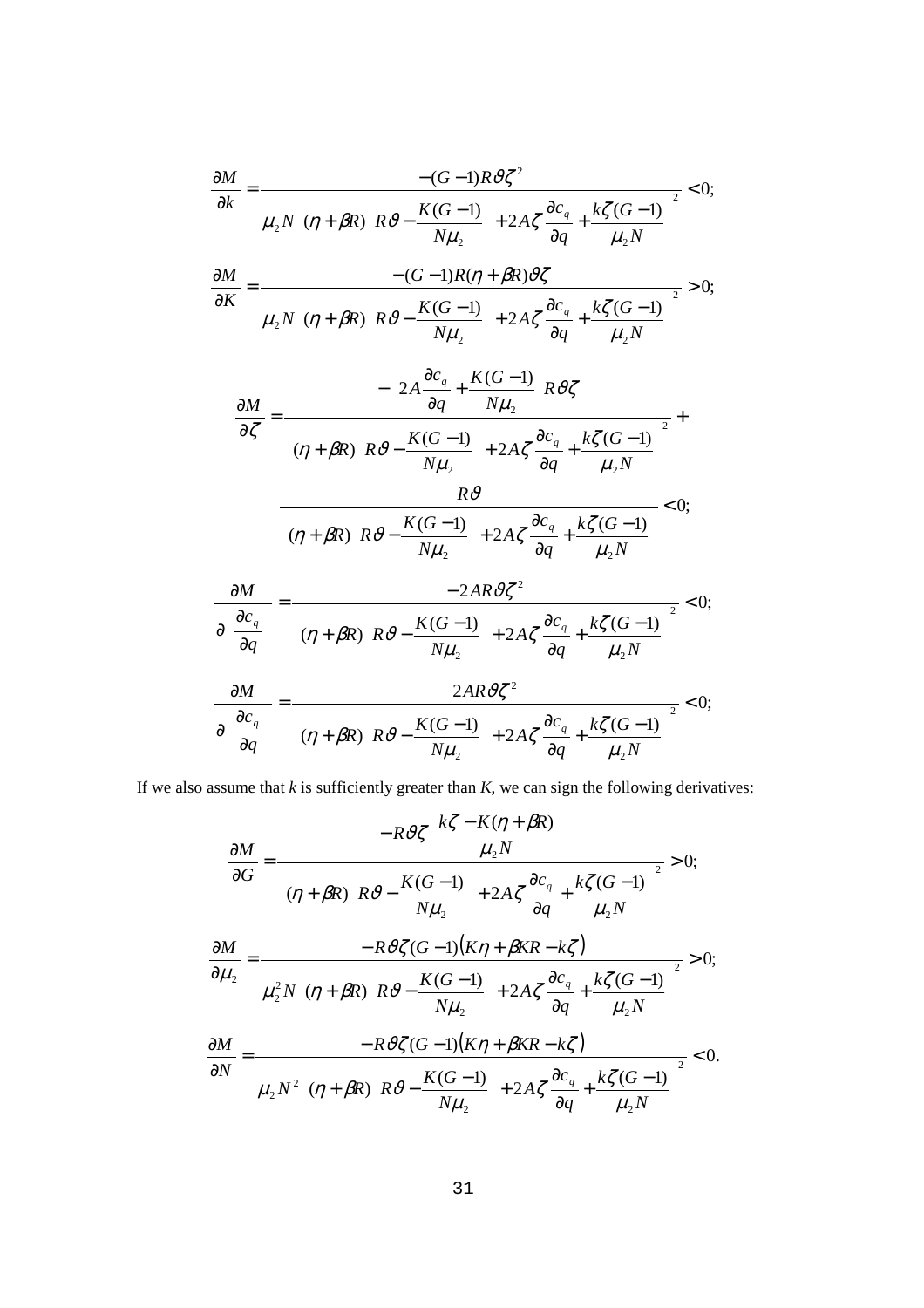For the determinants of the optimal number of categories to be entered, instead, it is enough to assume that  $N$  is sufficiently greater than  $k$  and  $K$ , to have all the derivatives with well defined signs:

$$
\frac{\partial I}{\partial A} = \frac{2 \frac{\partial c_q}{\partial q} \zeta}{R \vartheta \left( \frac{K(G-1)}{N\mu_2} - R \vartheta \right)} > 0.
$$
\n
$$
\frac{\partial I}{\partial \eta} = -\frac{1}{R \vartheta} < 0.
$$
\n
$$
\frac{\partial I}{\partial \rho} = -\frac{1}{R \vartheta} < 0.
$$
\n
$$
\frac{\partial I}{\partial \rho} = \frac{\mu_2 N(\eta + \beta R)}{\vartheta [-K + GK - \mu_2 N R \vartheta]} + \frac{(\eta + \beta R) \left( R \vartheta - \frac{K(G-1)}{\mu_2 N} \right) + 2A \zeta \frac{\partial c_q}{\partial q} + \frac{k \zeta (G-1)}{\mu_2 N} + \frac{k \zeta (G-1)}{\vartheta [-K + GK - \mu_2 N R \vartheta]} + \frac{\vartheta \left( \frac{K(G-1)}{\mu_2 N} - R \vartheta \right)^2}{\vartheta \left( \frac{K(G-1)}{\mu_2 N} - R \vartheta \right)^2} + \frac{(\eta K (1 - G) + \eta \mu_2 \vartheta N R + \beta \mu_2 N R^2 \vartheta - k \zeta + G k \zeta + 2A N \zeta \mu_2 \frac{\partial c_q}{\partial q}}{R \vartheta^2 (K (1 - G) + N R \mu_2 \vartheta)} > 0;
$$
\n
$$
\frac{\partial I}{\partial R} = \frac{(\eta K + \beta K R (1 - G) + \eta \mu_2 \vartheta N R + \beta \mu_2 N R^2 \vartheta - k \zeta + G k \zeta + 2A N \zeta \mu_2 \frac{\partial c_q}{\partial q}}{R^2 \vartheta (K (1 - G) + N R \mu_2 \vartheta)^2} > 0;
$$
\n
$$
\frac{\partial I}{\partial K} = \frac{\zeta (1 - G)}{R \vartheta (K - G K + \mu_2 N R \vartheta)^2} < 0;
$$
\n
$$
\frac{\partial I}{\partial \zeta} = \frac{-k + G k + 2A N \frac{\partial c_q}{\partial q}}{R \vartheta (K - G K + \mu_2 N R \vartheta)^2} < 0;
$$
\n
$$
\frac{\partial I}{\partial G} = -\frac{\mu_2 N \zeta \left( 2A K \frac{\partial c_q}{\partial q} + k R \vartheta \
$$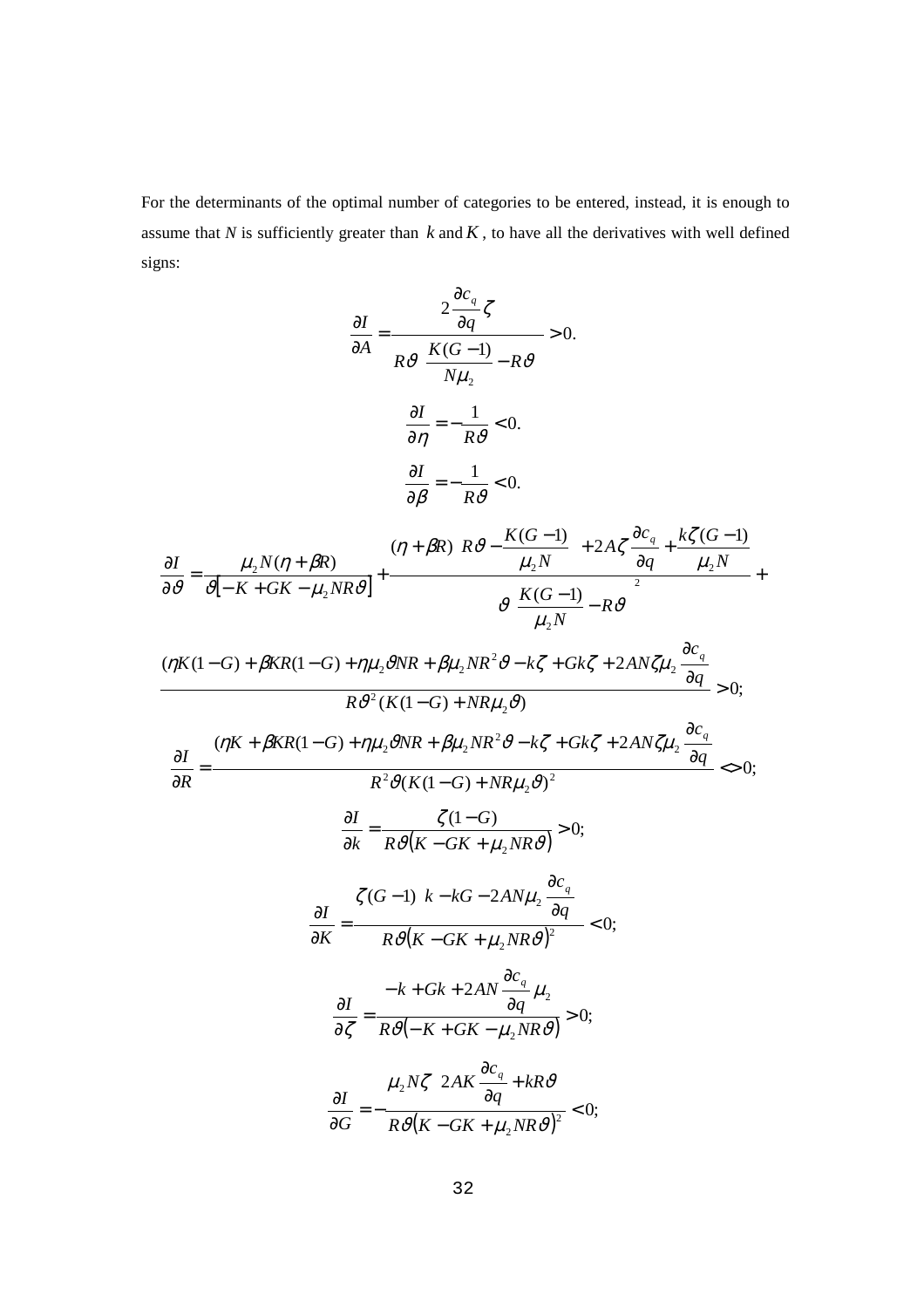$$
\frac{\partial I}{\partial \mu_2} = -\frac{(G-1)N\zeta \left(2AK\frac{\partial c_q}{\partial q} + kR\vartheta\right)}{R\vartheta(K - GK + \mu_2 NR\vartheta)^2} < 0;
$$
\n
$$
\frac{\partial I}{\partial N} = \frac{(G-1)\mu_2\zeta \left(2AK\frac{\partial c_q}{\partial q} + kR\vartheta\right)}{R\vartheta(K - GK + \mu_2 NR\vartheta)^2} > 0;
$$
\n
$$
\frac{\partial I}{\partial \left(\frac{\partial c_q}{\partial q}\right)} = -\frac{2AN\zeta\mu_2}{R\vartheta(K - GK + \mu_2 NR\vartheta)} > 0.
$$

**Corollary 1:** Using equation 5), we can write:

9) 
$$
gpe - p = pe = \frac{\mu_2 (1 + \Omega) N \left[ \frac{\partial c}{\partial q} AMI + \zeta + \eta + R\beta \right] - cq}{\zeta + \eta + R(\beta + \vartheta)} =
$$

$$
\mu_2 \left( 1 + \frac{G}{G - 1} \right) N \left[ \zeta \left( 1 + \frac{A \frac{\partial c_q}{\partial q} G}{[(G - 1)K - G \vartheta R]} \right) + \eta + R(\beta + \vartheta) \right] - cq
$$

$$
= \frac{\zeta + \eta + R(\beta + \vartheta)}{\zeta + \eta + R(\beta + \vartheta)}.
$$

**Proof 4:** The free-entry equilibrium number of families is calculated substituting for *M* and *I* in the profit function and imposing a zero profit condition. The number of families (*G*) can be found solving the following cubic equation:

$$
(G-1)^{3} (d^{2}k^{2}K - bdkK^{2} - cdK^{3}) +
$$
  
\n
$$
I0) \ (G-1)^{2} (-cd^{2}k^{2} + 2bcdkK + 2ad^{2}kK + 2c^{2}dK^{2} + cd^{2}K^{2}) +
$$
  
\n
$$
(G-1)(-bdc^{2}k - 2acd^{2}k - ad^{3}k + b^{2}dK - c^{3}dK + abd^{2}K - c^{2}d^{2}K) +
$$
  
\n
$$
(-cdb^{2} - abcd^{2} - 2a^{2}d^{3}) = 0
$$

Given that an explicit solution for G would be too complicated, we report only the derivatives of *G* with respect to the main parameters. The derivatives are calculated by simulation, experimenting with different parameters.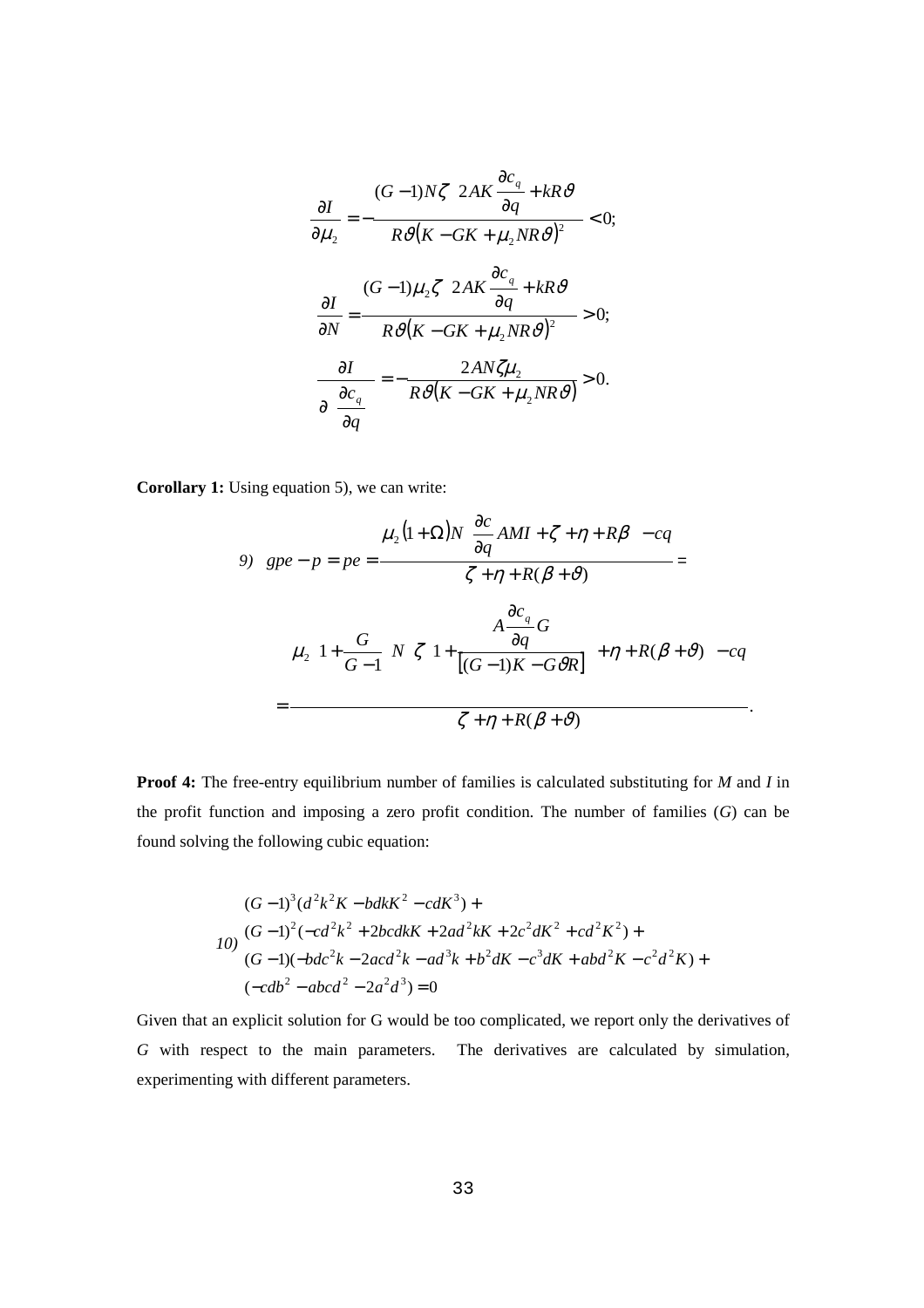**Proof 5**: The Central Planner maximises total welfare with respect to  $q_g$ ,  $pe_{ikg}$ ,  $M_{ic}$ ,  $I_c$ ,  $G$  for all *j*=1,...,i,...I and *h*=1,...,k,...,M and *c*=1,...,g,...G. Total welfare is defined as the sum of consumer surplus and total profits.  $\overline{a}$  $\epsilon$ 

11) 
$$
W = N\mu_1 Log(\sum_{j=1}^{I} exp\left\{\frac{\mu_2 Log[\sum_{c=1}^{G}\sum_{h=1}^{M_{cj}} exp(\frac{\phi_{jhc}}{\mu_2})]}{\mu_1}\right\} + \sum_{c=1}^{G} \pi_c
$$

Solving for the optimal level of net performance and additional services, the FOCs are, respectively:

12) 
$$
\mu_1 \left\{ \zeta_i + \eta_i + R_i (\beta_i + \vartheta_i) + \frac{1}{\mu_1} \sum_{j=1}^l P_j m u_j \right\} = m u_i
$$
  
13)  $\mu_1 \left\{ \left( \frac{\partial c q_i}{\partial q_i} - 1 + \frac{1}{\mu_1} \sum_{j=1}^l P_j m u_j \right\} \frac{1}{1 - P_i} = m u_i \right\}$ 

From eq.12) we have:

14) 
$$
\zeta_g + \eta + R_g (\beta_g + \vartheta_g) = 1
$$
, and  $\frac{\partial c q_g}{\partial q_g} = 1$ .

Then, solving for the optimal number of funds in each category, the number of categories and the number of families, we have the FOCs:

15) 
$$
\frac{\mu_2}{M} - IGk = 0
$$
,  
\n16)  $\frac{(\mu_1 - \mu_2)}{GK_g} - I = 0$ ,  
\n17)  $\mu_2(\frac{1}{G} + \frac{1}{M}) - IMk - IK = 0$ 

after some manipulations we get:  $M = \frac{R\mu_2}{k(\mu_1 - \mu_2)}$  $\mu_{_1}-\mu_{_2}$  $M = \frac{K\mu_2}{k(\mu_1 - \mu_2)}$  and  $(G-1)K$ *I*  $(G-1)$  $=\frac{\mu_{1} \mu_{2}}{(G-1)K}$ , while *G* is

indeterminate. That any number of families is consistent with the optimum.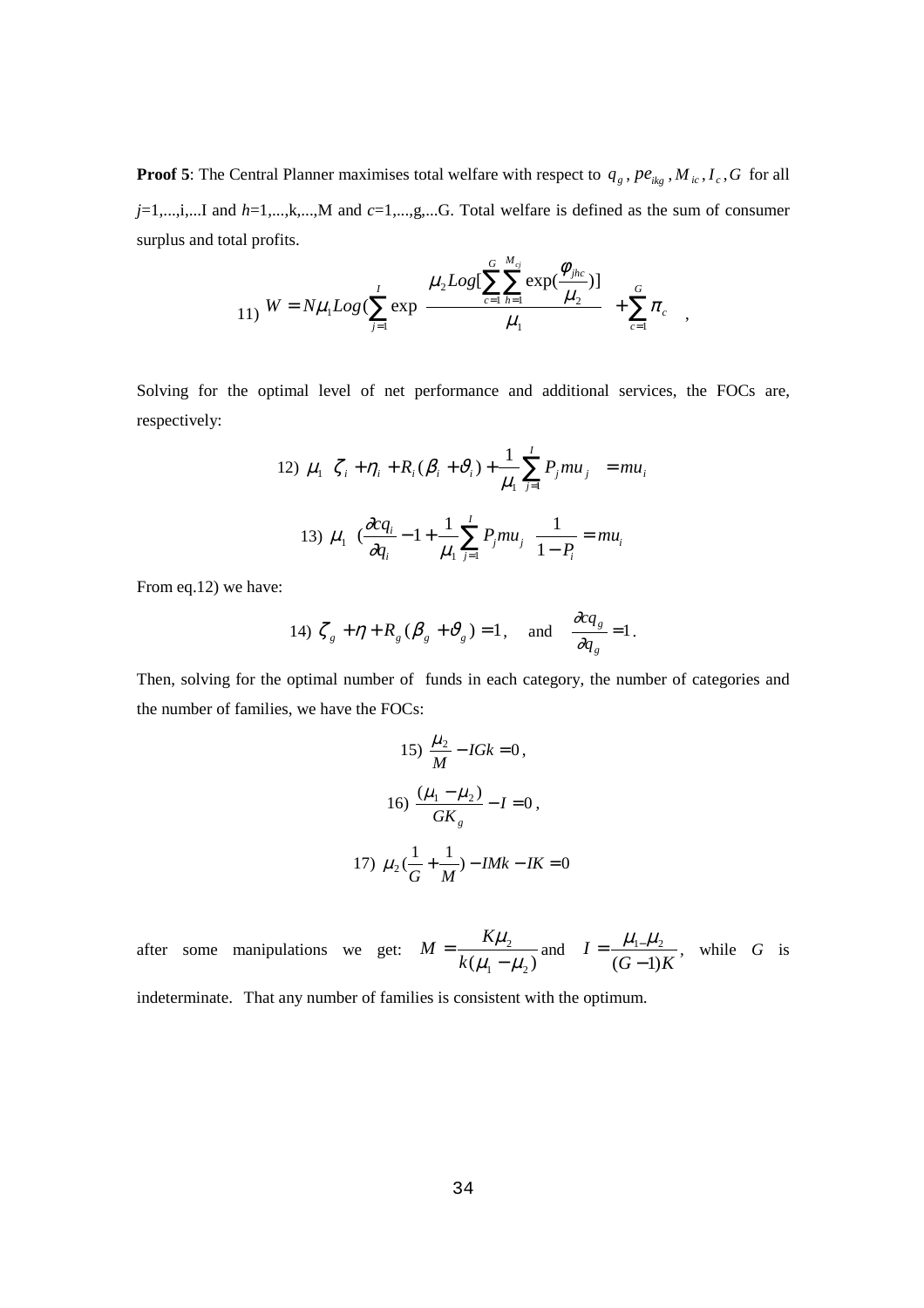#### **REFERENCES**

Anderson S. P., de Palma A., Thisse J. (1994) "Discrete choice theory of product differentiation" *The MIT Press*.

Baumol W. J., Goldfeld S. M., Gordon L. A., Koehn M. F. (1990), "The economics of mutual fund markets: competition versus regulation", *Kluwer Academic Publishers.*

Bhargava A. (1991), "Identification and panel data models with endogenous regressors", *Review of Economic Studies*.

Becker C., Ferson W., Myers D., Schill M. (1998) "Conditional Market Timing with Benchmark Investors Program" NBER Working Paper No. 6434.

Berry. S. (1992) "Estimating discrete choice models of production differentiation", *Mimeo Yale University.* 

Berry. S., Levinsohn J., Pakes A. (1993) "Automobile prices in market equilibrium", *Mimeo Yale University.* 

Blake C.R., Elton J. E., Gruber M. J. (1993), "The performance of bond mutual funds", *N.Y.U. Working Paper*.

Black F. (1976), "The investment policy spectrum: Individuals, endowments funds and pension funds", *Financial Analysts Journal*.

Bresnahan T. F., "Empirical studies of industries with market power", *Handbook of Industrial Organization*, Vol. 2, Chapter 17.

Chan A., Chen, C. R. (1990), "How well do asset allocation managers allocate assets?", Federal Reserve Bank of New York.

Dermine J., Roller L. H. (1992), "Economies of scale and scope in French mutual funds", *Journal of Financial Intermediation*, vol. 2, No. 1.

Dermine J., Neven D. and Thisse J. F. (1991), "Towards an equilibrium model of the mutual funds industry", Journal of Banking and Finance, 15, pag. 485-499.

Dickson J. M., Shoven J.B. (1993), "Ranking mutual funds on an after-tax basis", *NBER Working Paper 4393*.

Elton E. J., Gruber M. J., Lieber Z. (1975), "Valuation, optimum investment and financing for the firm subject to regulation", *The Journal of Finance*.

Elton E. J., Gruber M. J., Das S. and Hlavka, M. (1993), "Efficiency with costly Information: a reinterpretation of evidence from managed portfolios", *The Review of Financial Studies*, Vol. 6, No. 1.

Ferson, W. E., Schadt, R.W. (1994), "Measuring fund strategy and performance in changing economic conditions", Mimeo, Yale University.